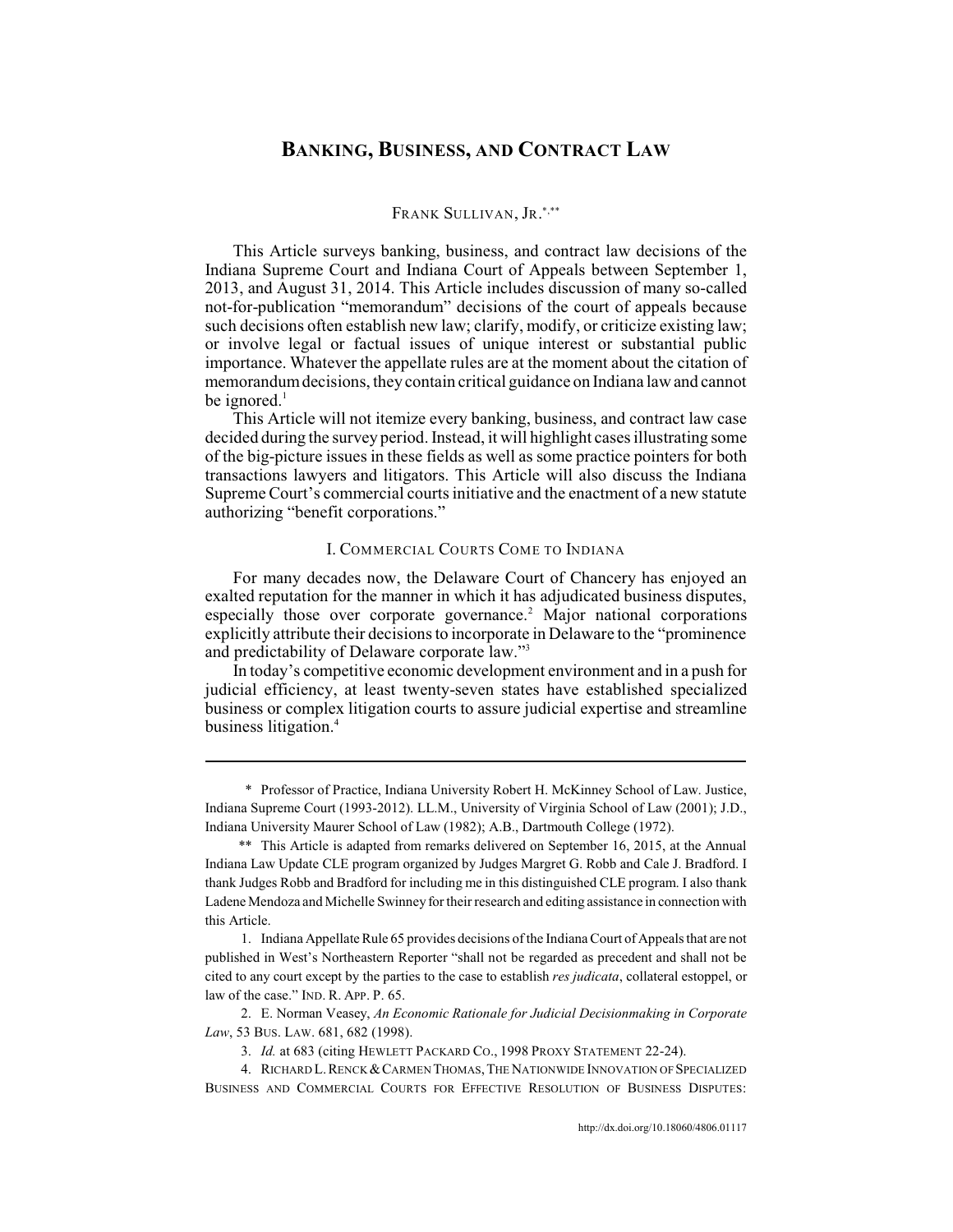Commercial court case management typically involves the parties' attorneys in developing and implementing an effective case management plan; anticipating problems before they arise; requiring periodic status conferences and joint status reports; and judicial availability for hearings on short notice. The overarching idea is that commercial litigation is resolved much more efficiently and effectively when the cases are segregated onto a dedicated docket presided over by specially trained judges with expertise in the subject matter.<sup>5</sup>

During the survey period, the Indiana Supreme Court took a special interest in establishing such courts here in Indiana. $6$  In June 2015, the court constituted a "working group" to recommend guidelines for establishing and administering commercial courts in our state.<sup>7</sup> Judge Craig J. Bobay of the Allen Superior Court was designated to serve as chair.<sup>8</sup>

This working group of approximately two dozen individuals fromthroughout the state included judges, practicing lawyers, two state legislators, the author, and Kevin Brinegar, President and CEO of the Indiana Chamber of Commerce.<sup>9</sup> In three, day-long meetings during the summer of 2015, the working group developed a detailed recommendation for the court.<sup>10</sup> Six judges from the working group actively participated: Judge Bobay; Judge Stephen R. Bowers (Elkhart Superior Court); Judge Maria D. Granger (Floyd Superior Court); Judge John M. Sedia (Lake Superior Court); Judge Heather A. Welch (Marion Superior Court); and Judge Richard G. D'Amour (Vanderburgh Superior Court).<sup>11</sup>

On October 29, 2015, Indiana Chief Justice Loretta H. Rush wrote the working group, thanking it for its report, and saying the court was "unanimously in favor of moving forward with establishing a Commercial Court Pilot Project in Indiana as proposed." $12$  In her State of the Judiciary speech on January 13, 2016, Chief Justice Rush announced, "[t]his year, our first six commercial courts will start hearing cases."<sup>13</sup>

SUMMARY OF RESOURCES AND COURTS (2014).

10. INITIAL REPORT, *supra* note 5.

12. Letter dated October 29, 2015, from Chief Justice Loretta H. Rush to the Indiana Commercial Courts Working Group (copy on file with author).

13. Chief Justice Loretta H. Rush, A Constitution Powerful in its Simplicity, Clear in its Mandate (January13, 2016) (http://www.in.gov/judiciary/supreme/2505.htm) (last visited May 30, 2016).

<sup>5.</sup> IND.COMMERCIALCOURTWORKING GRP.,INITIALREPORT OFTHE INDIANA COMMERCIAL COURT WORKING GROUP TO THE INDIANA SUPREME COURT 6 (Sept. 30, 2015) (copy on file with author) [hereinafter INITIAL REPORT].

<sup>6.</sup> During the survey period, the court studied the use of commercial and business courts throughout the country and explicitly concluded that establishing commercial courts in Indiana is in the best interest of the state. Order Establishing the Indiana Commercial Court Working Group, No. 94S00-1506-MS-337, 2015 Ind. LEXIS 466 (Ind. June 2, 2015).

<sup>7.</sup> *Id.*

<sup>8.</sup> *Id.*

<sup>9.</sup> *Id.* 

<sup>11.</sup> *Id.*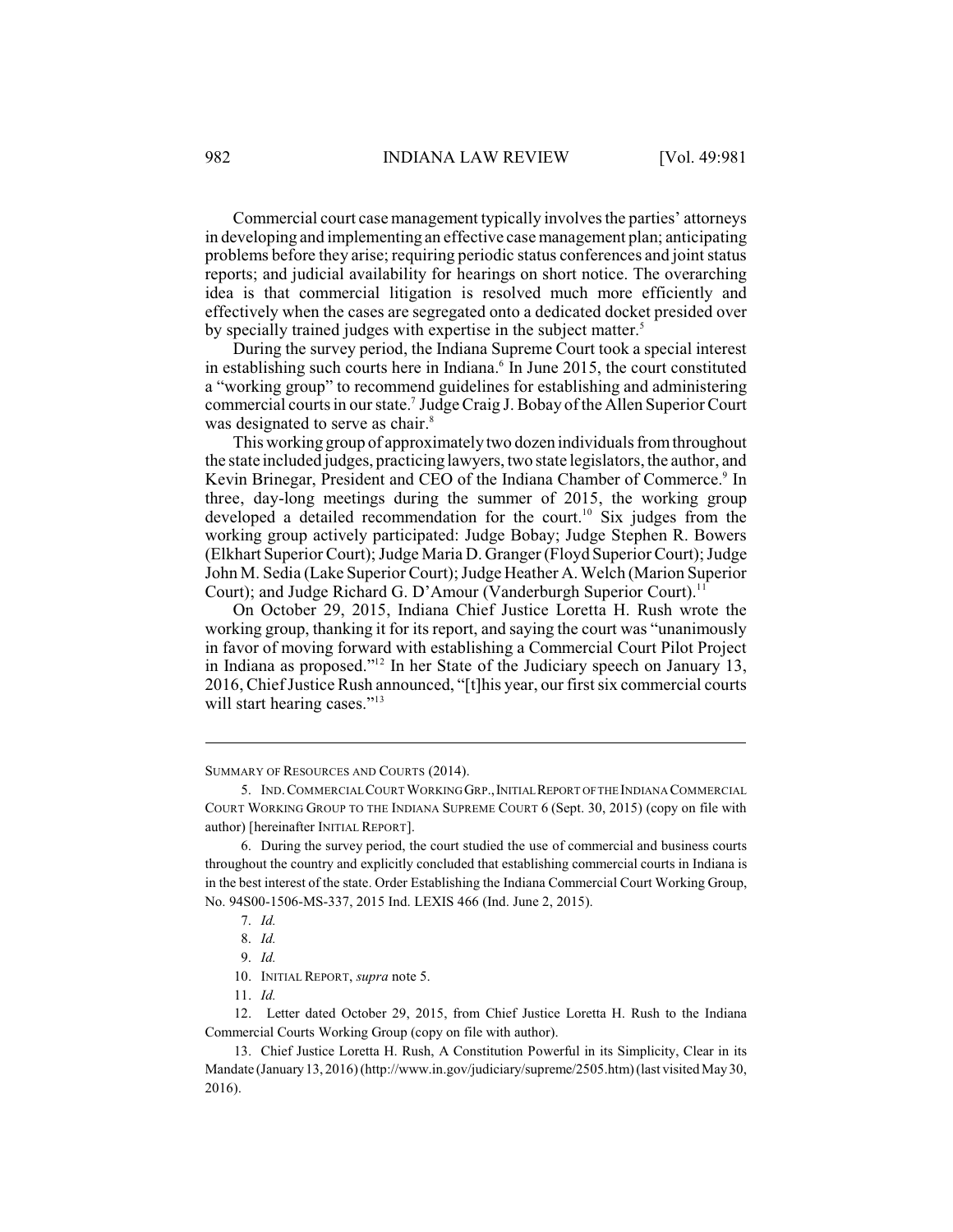On January 20, 2016, the Indiana Supreme Court formally created the Indiana Commercial Court Pilot Project to commence on June 1, 2016, for a term not to exceed three years.<sup>14</sup> The court ordered the six judges named above to participate in the pilot project.<sup>15</sup> The court also ordered the previouslyestablished working group to provide guidance throughout the pilot project and the pilot project to operate pursuant to guidelines adopted by the working group addressing case eligibility, assignment, and transfer; caseload and workload; commercial court masters; the publication of commercial court orders and statistics; and other relevant matters. The working group is also to provide biannual updates to the court on the guidelines.

On April 27, 2016, the Indiana Supreme Court adopted Interim Commercial Court Rules for the pilot project, addressing the eligibility and assignment of cases to the commercial court docket and other matters. 16

The interim rules provide any civil case filed in a pilot county (including jury and non-jury cases; cases seeking injunctions, TROs, and declaratory judgments; and derivative actions) would be eligible for assignment to a "Commercial Docket" if the gravamen of the case relates to any of the following:

- Business entity formation, dissolution, and governance issues;
- Disputes between and among the owners, directors, and other constituents of a business entity as to their respective rights and obligations, including liability and indemnity to or fromthe business entity;
- Trade secret, non-disclosure, non-compete, and employment agreements involving a business entity;
- Disputes between and among two or more business entities or individuals as to their business activities relating to contracts, transactions, or relationships between or among them; and
- Cases otherwise falling within the general intended purpose of the Commercial Docket subject to the acceptance of jurisdiction by the Commercial Court Judge.<sup>17</sup>

Excluded are a long list of matters the working group concluded either were not appropriate for the Commercial Docket or were so voluminous they would clog the Commercial Docket to the choking point. Among the exclusions are personal injury cases, domestic relations cases, and small claims.<sup>18</sup>

The interim rules require all parties to an eligible case consent to the Commercial Docket.<sup>19</sup> That is, the interim rules provide for an entirely voluntary

<sup>14.</sup> Order Establishing the Indiana CommercialCourtPilot Project, No. 94S00-1601-MS-31, 2016 Ind. LEXIS 29 (Ind. Jan. 20, 2016).

<sup>15.</sup> *Id*.

<sup>16.</sup> Order AdoptingInterimCommercialCourt Rules for the Indiana Commercial Courts Pilot Project, No. 94S00-1601-MS-31, 2016 Ind. LEXIS 308 (Ind. Apr. 27, 2016).

<sup>17.</sup> *Id.* (IND. COMM. CT. INTERIM R. 2).

<sup>18.</sup> *Id.* (IND. COMM. CT. INTERIM R. 3).

<sup>19.</sup> *Id.* (IND. COMM. CT. INTERIM R. 4).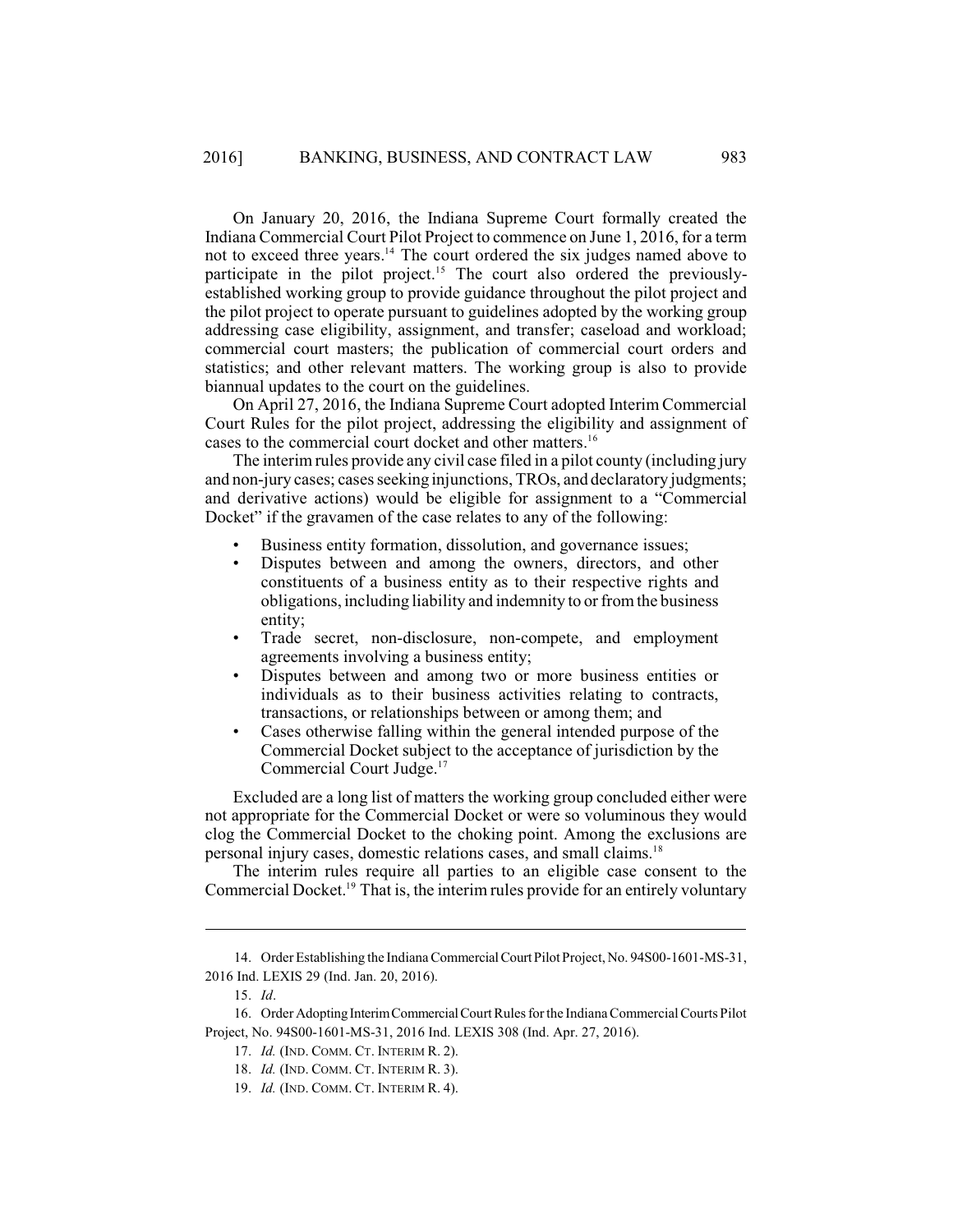system; if a party does not want its case to be on the Commercial Docket, the party would have it within its power to keep it off.<sup>20</sup> On the other hand, if a party wants its case to be on the Commercial Docket, it will require the acquiescence of all other parties in the case.<sup>21</sup>

Thatsaid, the interim rules are structured with the defaults placing an eligible case on the Commercial Docket.<sup>22</sup> For example, if a party filing a case designates it for the Commercial Docket, it will be placed on the Commercial Docket unless another party opts out within a specified period of time.<sup>23</sup>

The pilot project was launched on schedule on June 1, 2016, to a warm welcome from the Indiana business community.<sup>24</sup>

## II. LENDING AND BORROWING

The mandate of this Article includes "banking" and the author includes within that meaning litigation between lenders and borrowers.

*Wells Fargo Bank v. Rieth-Riley Construction Co.*<sup>25</sup> is a really interesting mechanic's lien case. Rieth-Riley Construction Company was not paid for paving a parking lot at a shopping center on which Wells Fargo held the first mortgage.<sup>26</sup> Rieth-Riley sought to foreclose its mechanic's lien and joined Wells Fargo.<sup>27</sup>

Rieth-Riley argued its mechanic's lien had priority over the first mortgage.<sup>28</sup> The court rejected that argument, instead finding that "Indiana Courts have long held that a mortgage lien was superior to a mechanic's lien if the mortgage was recorded before the mechanic's work was begun or materials furnished."<sup>29</sup> Here, Wells Fargo's mortgage predated the commencement of Rieth-Riley's work by many years.<sup>30</sup>

However, and here is where the case gets interesting, the court acknowledged the mechanic's lien statute provided Rieth–Riley priority as to any improvements it had made and could assert this priority to the extent it was able to remove and sell these improvements.<sup>31</sup>

Rieth-Riley's response was since that was so, it was entitled to scrape the asphalt off the parking lot and sell it!<sup>32</sup> Wells-Fargo did not take too kindly to that idea but the court held, to the extent that removal of the asphalt was practical, it

32. *Id.* at 673.

<sup>20.</sup> *Id.* (IND. COMM. CT. INTERIM R. 4(B)).

<sup>21.</sup> *Id.* (IND. COMM. CT. INTERIM R. 4(D)(3), (E)(3), and (F)(3)).

<sup>22.</sup> *Id.* (IND. COMM. CT. INTERIM R. 4 cmt. 4).

<sup>23.</sup> *Id.* (IND. COMM. CT. INTERIM R. 4(D)(2)).

<sup>24.</sup> *See* Tom Schuman, *Court(ing) Business: Complex Cases to Receive Clear Focus*, 19 BIZVOICE 14 (May/June 2016).

<sup>25.</sup> 38 N.E.3d 666 (Ind. Ct. App. 2015).

<sup>26.</sup> *Id.* at 668.

<sup>27.</sup> *Id.*

<sup>28.</sup> *Id.*

<sup>29.</sup> *Id.* at 671 (internal quotations omitted).

<sup>30.</sup> *Id.*

<sup>31.</sup> *Id.*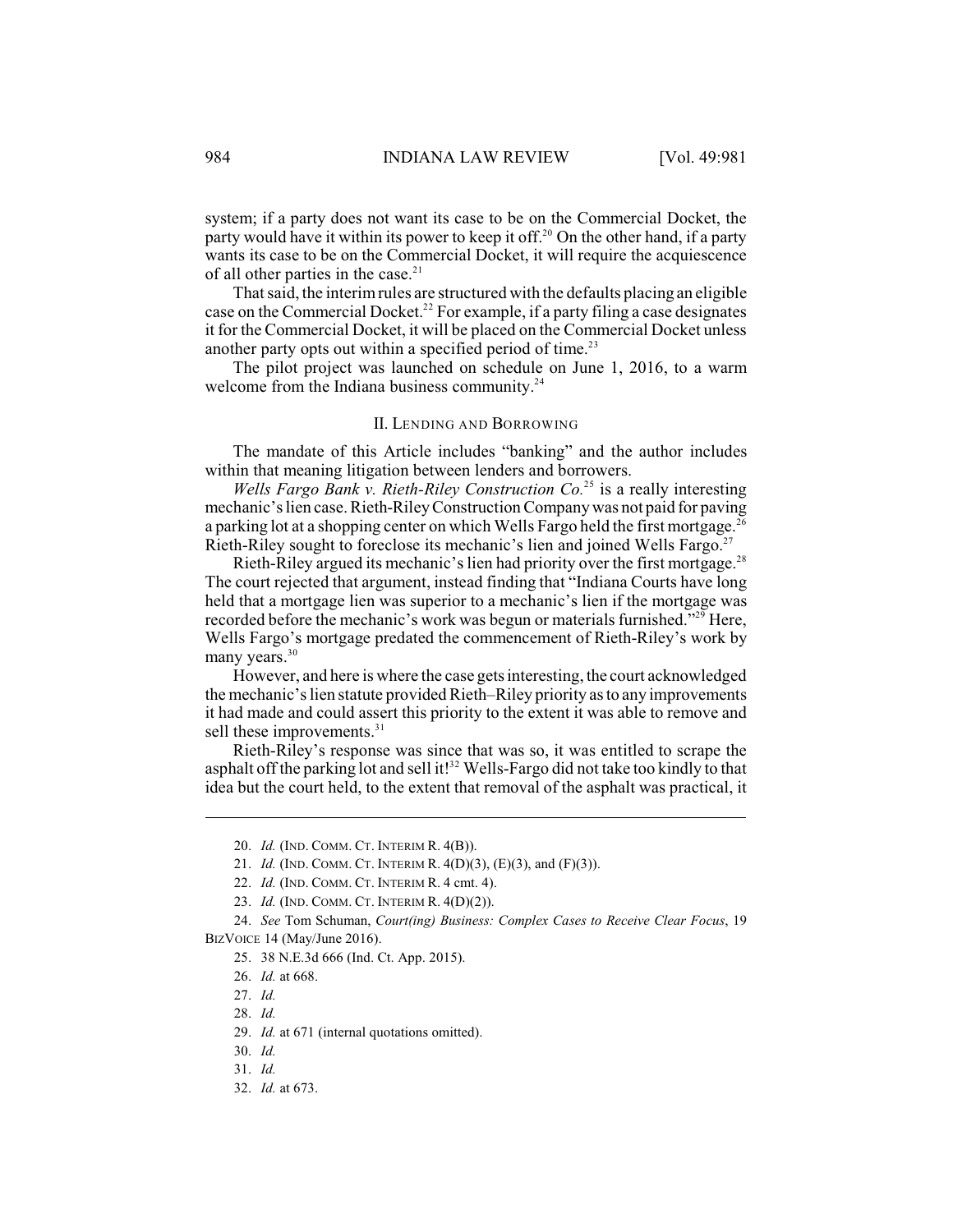fell within the category of things the mechanic's lien statute allows to be removed to satisfy a mechanic's lien.<sup>33</sup>

The author submits that Rieth-Riley's lawyers did a good job here. By threatening to remove the asphalt from the parking lot and pressing the point in court, they likely got Wells Fargo's attention and probably some type of settlement. This would have been fair since Wells Fargo's collateral—the shopping center—in all likelihood benefited from having a freshly paved parking lot.

# *A. Mortgagors Make a Comeback*

In previous surveys, lenders prevailed in cases seeking recovery of their collateral and mortgagors were shut out.<sup>34</sup> Many cases like that arose during this survey period, of course, but there were also a number of cases in which mortgagors prevailed, at least in part.<sup>35</sup>

In *Hair v. Deutsche Bank*, Deutsche Bank foreclosed on property with respect to which Calvin Hair was a judgment lienholder of record.<sup>36</sup> The bank served Hair with notice of the lawsuit by publication only.<sup>37</sup> The trial court entered judgment by default against Hair and others who had not responded to the bank's complaint.<sup>38</sup>

The court reversed, holding the bank's foreclosure judgment was void as to Hair, and Hair's judgment lien against the property was not extinguished.<sup>39</sup> In doing so, the court rejected with high dudgeon the bank's argument that setting aside the foreclosure would be a waste of judicial resources because there would have been insufficient proceeds to satisfy Hair's lien.<sup>40</sup> The bank's "arguments disregard[ed] the importance of personal jurisdiction to a valid judgment, as well as approximately 150 years of Indiana precedent."<sup>41</sup>

In *Good v. Wells Fargo*, Wells Fargo foreclosed on a mortgage executed by Bryan Good to secure a promissory note.<sup> $42$ </sup> The note was an electronic promissory note which provided in part that the only copy would be "the authoritative copy . . . that is within the control of the person identified as the Note Holder in the

Note Holder Registry (or that person's designee)."<sup>43</sup>

The court engaged in a very close reading of UCC Article 3 (negotiable instruments) and 15 U.S.C. § 7021 concerning electronic records and concluded,

<sup>33.</sup> *Id.* at 673-75.

<sup>34.</sup> *See generally* Frank Sullivan, Jr., *[Banking, Business, and Contract Law](http://dx.doi.org/10.18060/4806.0039)*, 48 IND. L. REV. 1195 (2015).

<sup>35.</sup> *Id.*

<sup>36.</sup> Hair v. Deutsche Bank Nat'l Trust Co., 18 N.E.3d 1019, 1021 (Ind. Ct. App. 2014).

<sup>37.</sup> *Id.* at 1022.

<sup>38.</sup> *Id.*

<sup>39.</sup> *Id.* at 1026.

<sup>40.</sup> *Id.* at 1024.

<sup>41.</sup> *Id.*

<sup>42.</sup> Good v. Wells Fargo Bank, N.A., 18 N.E.3d 618, 619 (Ind. Ct. App. 2014).

<sup>43.</sup> *Id.* at 620.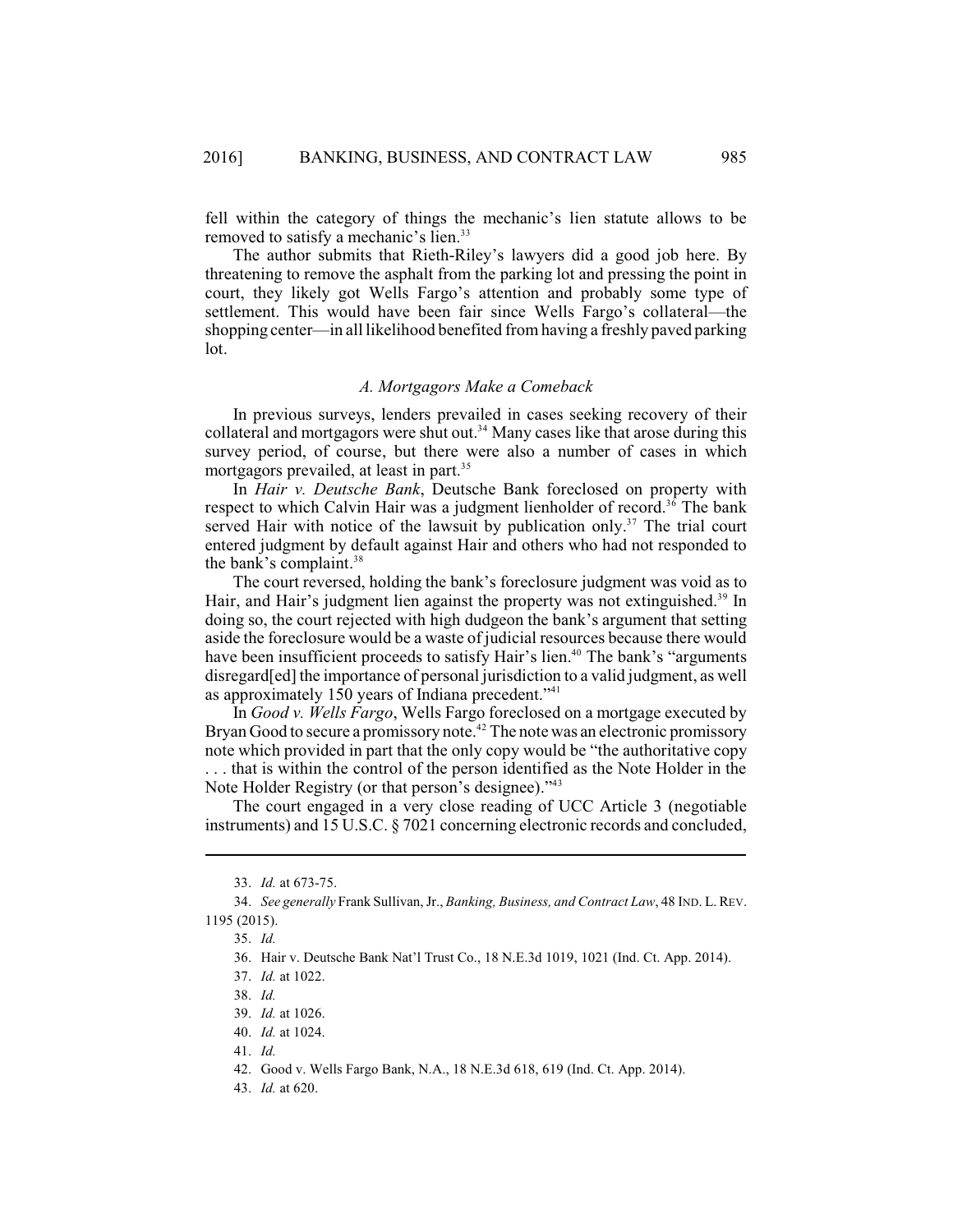first, the holder of the note was entitled to enforce it and, second, the person who "controlled" the note within the meaning of  $\S 7021$  was its holder.<sup>44</sup> But the court concluded Wells Fargo had not shown it controlled the note for purposes of § 7021, and therefore had not established its status as holder for purposes of the  $UCC.<sup>45</sup>$ 

In *One West Bank, FSB v. Jarvis*, the trial court held a bank had breached the parties' loan modification agreement by failing to remove negative references on the mortgagors' credit report and committing other errors.<sup>46</sup> These errors were so severe, in the trial court's opinion, it held the bank in contempt and levied a \$100,000 sanction.<sup>47</sup>

Noting the bank had not challenged the determination it was in contempt, the court examined the record and found there was ample evidence from which the trial court could have inferred the mortgagors were subjected to compensable inconvenience and frustration, and the award of \$100,000.00 as sanctions was within its discretion. 48

*Lewallen Revocable Trust v. Fifth Third Mortgage Co.*, involved some real estate owned by a family subject to a Fifth Third mortgage.<sup>49</sup> A family trust, of which the mother was a trustee, owned 50% of the property.<sup>50</sup> The only child, a son, owned the other half.<sup>51</sup> The parents had a life estate in the property.<sup>52</sup>

At some point, Fifth Third refinanced the loan.<sup>53</sup> When the bank rounded up the signatures on the new mortgage, it failed to obtain the signature of the son. 54

The note and mortgage went into default shortly after the parents died in  $2010^{55}$  The bank foreclosed on the mortgage in 2011.<sup>56</sup>

The Indiana Court of Appeals held that, although the bank was equitably subrogated to the rights of the first mortgagee, the failure to secure the son's signature on the new mortgage rendered the mortgage void with respect to the son's one-half interest in the property.<sup>57</sup> The court affirmed the trial court's decree of foreclosure in favor of the bank, but only with respect to the one-half

<sup>44.</sup> *Id.* at 623.

<sup>45.</sup> *Id.* at 624.

<sup>46.</sup> One W. Bank, FSB v. Jarvis, No. 45A03-1501-MF-1, 2015 WL 3871054, at \*1 (Ind. Ct. App. June 23, 2015) (unpublished disposition).

<sup>47.</sup> *Id.* at \*2.

<sup>48.</sup> *Id.* at \*3-4.

<sup>49.</sup> Lewallen Revocable Tr. v. Fifth Third Mortg. Co., No. 15A01-1409-MF-396, 2015 WL 3500462, at \*1 (Ind. Ct. App. June 2, 2015) (unpublished disposition).

<sup>50.</sup> *Id.*

<sup>51.</sup> *Id.*

<sup>52.</sup> *Id.*

<sup>53.</sup> *Id.* at \*8.

<sup>54.</sup> *Id.* 

<sup>55.</sup> *Id.*

<sup>56.</sup> *Id.*

<sup>57.</sup> *Id.* at \*9.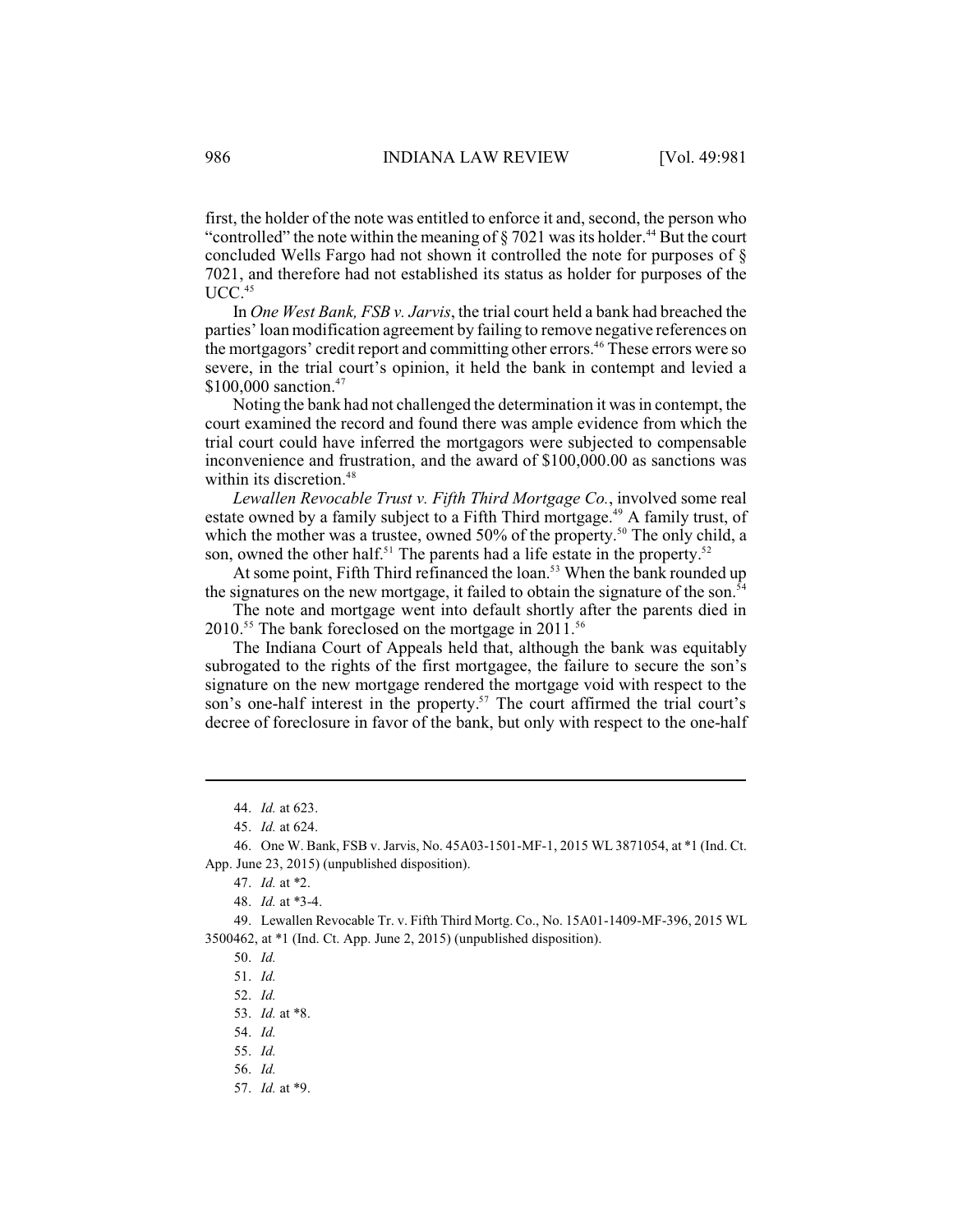interest held by the trust. 58

# III. BUSINESS LAW

In the area of business law, the survey period saw enactment of a statute authorizing an entirely new business entity—the Benefit Corporation—and presented a number of cases addressing relations between and among owners of closely held business organizations.

# *A. The New "B-Corp" ("Benefit Corporation") Statute*

A century ago, it was *ultra vires* for a corporation to take a charitable or beneficent act that did not further the interests of the stockholders.<sup>59</sup> The leading exemplar of this principle is *Dodge v. Ford Motor Co.*,<sup>60</sup> the 1919 case in which the Michigan Supreme Court slapped Henry Ford around for trying to run the Ford Motor Company with "philanthropic and altruistic" motives.<sup>61</sup> A more nuanced view of corporate purpose emerged as the century progressed.<sup> $62$ </sup> Today, the Indiana Business Corporation Law ("BCL") expressly authorizes corporations to "make donations for the public welfare or for charitable, scientific, or educational purposes" and also "make payments or donations, or do any other act, not inconsistent with law, that furthers the business and affairs of the corporation."<sup>63</sup>

Beyond engaging in acts benefiting society that are ancillary to its mission, the last several decades have seen enterprises emerge that use business methods to achieve a primary social or environmental mission. $^{64}$  Two professors at the Indiana University Robert H. McKinney School of Law, Vice Dean Antony Page and Robert A. Katz, have been keen observers of such "social enterprises," which have been organized as either nonprofit or for-profit entities.<sup>65</sup> In 2016, the Indiana General Assembly enacted, and Governor Mike Pence signed into law,

63. IND.CODE § 23-1-22-2(13), (15) (2016); *see also id.* § 23-1-35-1(d) (a director may, "in considering the best interests of a corporation, consider the effects of any action on shareholders, employees, suppliers, and customers of the corporation, and communities in which offices or other facilities of the corporation are located, and any other factors the director considers pertinent.").

64. *See generally* Antony Page & Robert A. Katz, *Is Social Enterprise the New Corporate Social Responsibility*?, 34 SEATTLE U. L. REV. 1351 (2011).

65. *See* Antony Page, *New Corporate Forms and Green Business*, 37 WM.& MARY ENVTL. L.&POL'Y REV. 347 (2013); Robert A. Katz & Antony Page, *Sustainable Business*, 62 EMORY L.J. 851 (2013); Page & Katz, *supra* note 63; Robert A. Katz & Antony Page, *The Role of Social Enterprise*, 35 VT. L. REV. 59 (2010) [hereinafter Katz & Page, *Social Enterprise*].

<sup>58.</sup> *Id.*

<sup>59.</sup> *See*, *e.g.*, Dodge v. Ford Motor Co., 170 N.W. 668, 684 (Mich. 1919).

<sup>60.</sup> *Id.* 

<sup>61.</sup> *Id.*

<sup>62.</sup> *See, e.g.,* A. P. Smith Mfg. Co. v. Barlow, 98 A.2d 581, 582 (N.J. 1953) (finding no fault with a corporation making a contribution to the annual fund of Princeton University).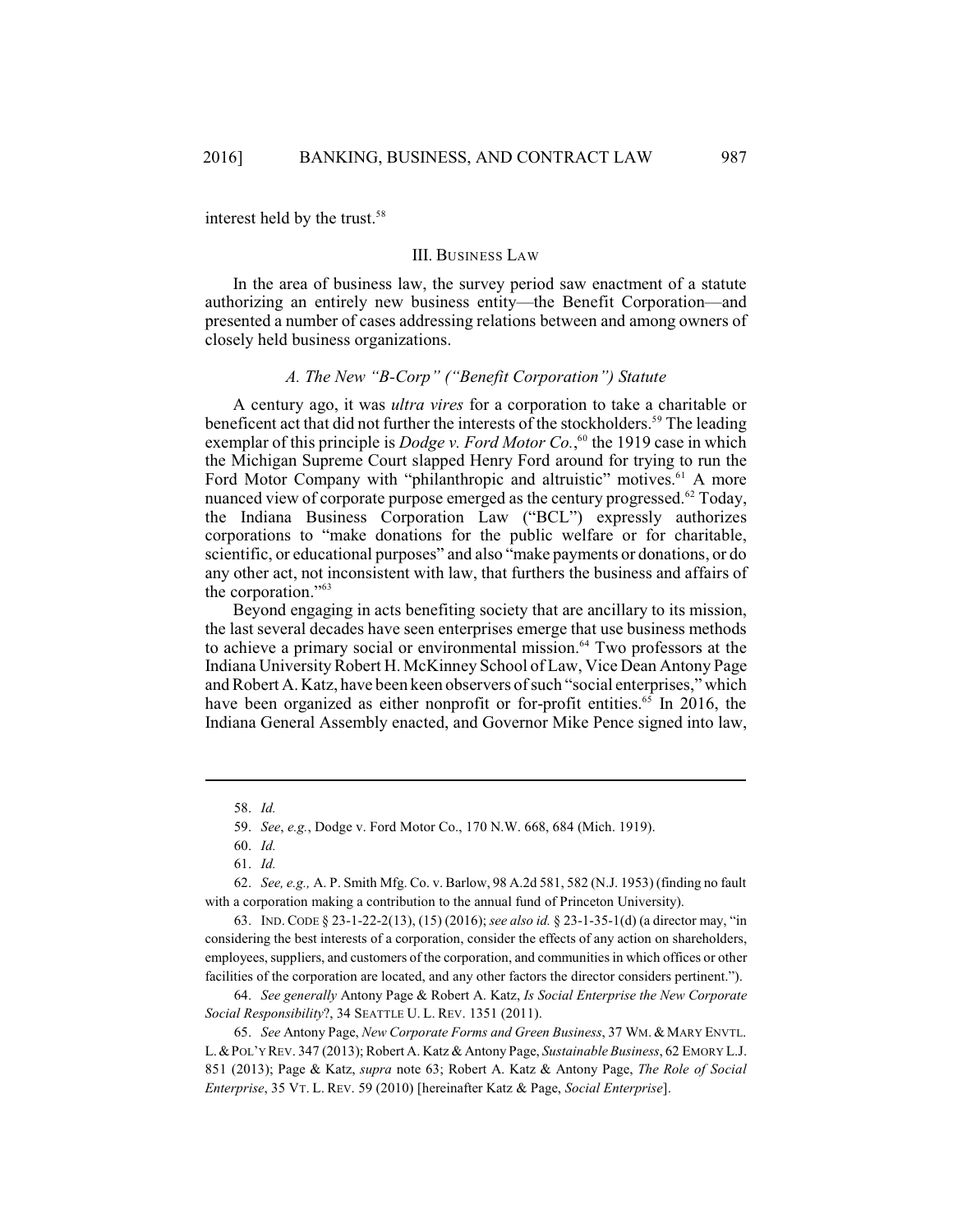legislation authorizing a new form of corporation, $66$  which must have as one of its purposes the creation of "general public benefit." Such new entities are called "benefit corporations" and have been nick-named "B-corps."<sup>67</sup> The legislation took effect January 1, 2016. 68

State Representative Casey Cox, the principal sponsor of Indiana's B-corp law, explained,

When businesses register as a benefit corporation, it enables the corporation to put its social mission of giving back alongside profitseeking considerations. Benefit corporations expand the obligation of boards, requiring them to consider environmental and social factors, as well as the financial interest of shareholders. This gives directors and officers the legal protection to pursue a mission and consider the impact of their business toward the public good.<sup>69</sup>

Representative Cox believes the "legislation is a great step toward retaining and attracting creative entrepreneurs and job creators to Indiana."<sup>70</sup>

It is beyond the scope of this survey article to describe the provisions of the new benefit corporation article of the Indiana Code in complete detail. What follows are what the author considers to be the new statute's most important provisions.

First, as suggested above, a benefit corporation must have as one of its purposes "creating general public benefit."<sup>71</sup> "General public benefit" means "a material positive impact on society and the environment, taken as a whole, assessed against a third party standard, from the business and operations of a benefit corporation."<sup> $72$ </sup> The articles of incorporation filed with the Secretary of State must state the corporation is a benefit corporation.<sup>73</sup>

In addition, a benefit corporation's articles can also identify one or more specific public benefits that it is the purpose of the corporation to create.<sup>74</sup> "Specific public benefit" for this purpose "means a benefit that serves (1) one or more public welfare, religious, charitable, scientific, literary, or educational purposes; or (2) other purposes or benefits beyond the strict interests of the shareholders."<sup>75</sup>

<sup>66.</sup> IND. CODE §§ 23-1.3-1-1 to -10-6 (2016), *enacted by* Pub. L. No. 93-2015, § 3 (2015).

<sup>67.</sup> *See generally* Christopher Lacovara, *Strange Creatures: A Hybrid Approach to Fiduciary Duty in Benefit Corporations*, 2011 COLUM. BUS. L. REV. 815 (2011).

<sup>68.</sup> IND. CODE § 23-1.3-1-1.

<sup>69.</sup> Casey Cox, *Benefit Corporations*, IND. HOUSE REPRESENTATIVES REPUBLICAN CAUCUS (Dec. 21, 2015), http://www.indianahouserepublicans.com/news/enews/benefit-corporations [https://perma.cc/ST88-PLGK].

<sup>70.</sup> *Id.* 

<sup>71.</sup> IND. CODE § 23-1.3-4-1.

<sup>72.</sup> *Id.* § 23-1.3-2-7.

<sup>73.</sup> *Id.* § 23-1.3-3-1.

<sup>74.</sup> *Id.* § 23-1.3-4-2(a).

<sup>75.</sup> *Id.* § 23-1.3-2-10. The statute provides that "specific public benefit" includes: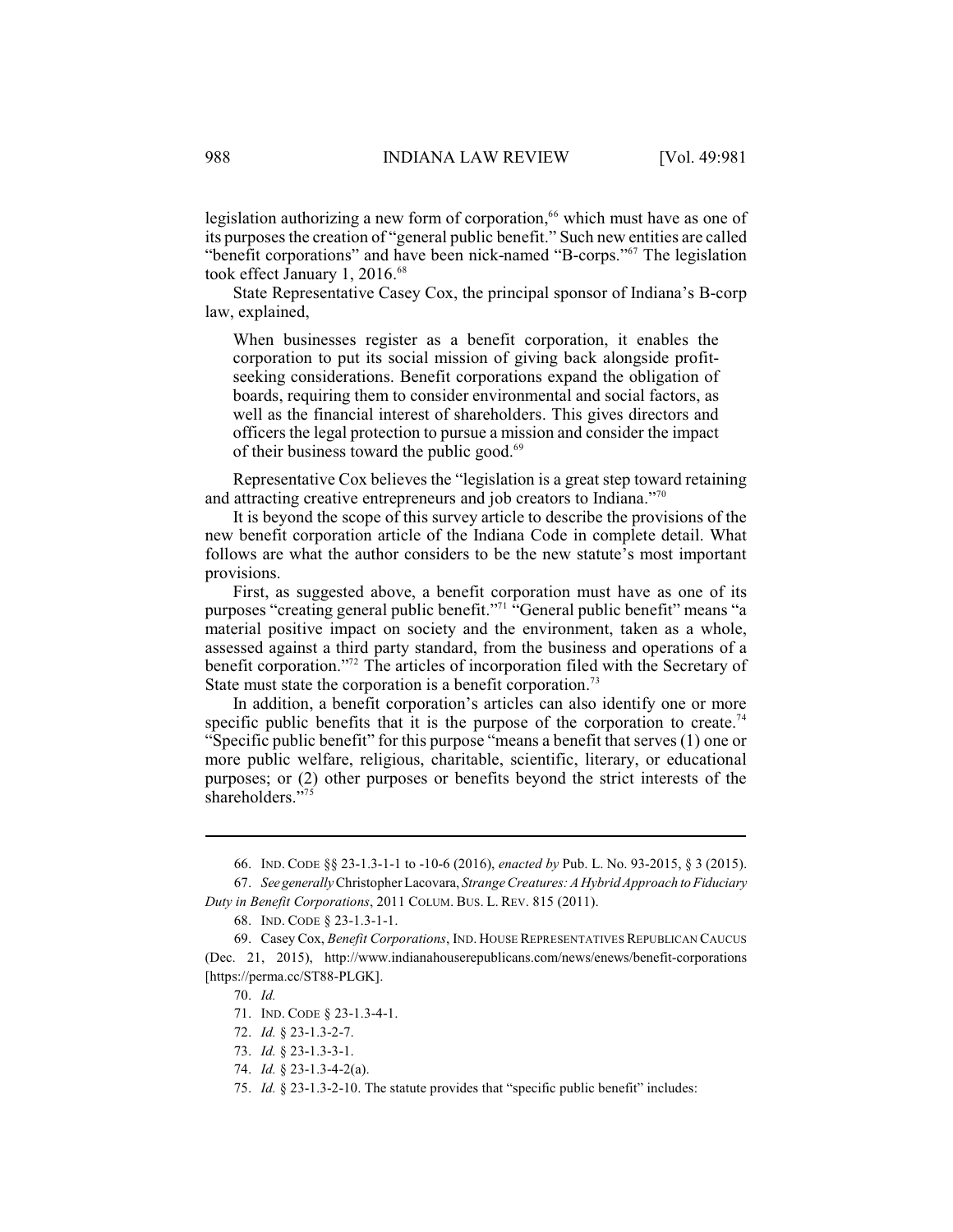Second, although a corporation is entitled to register as a benefit corporation with the Secretary of State, the statute makes clear the State itself makes no judgment as to whether the corporation actually provides a general public benefit or specific public benefit. 76

Third, one of the unique features of a benefit corporation is the Board of Directors must have a member who is designated the "benefit director."<sup>77</sup> This director, who must meet certain explicit standards of independence, has responsibility for preparing an "annual benefit report to shareholders" as to whether the corporation has acted in accordance with this general benefit purpose and any specific public benefit purpose during the preceding year.<sup>78</sup>

Fourth, as suggested by Representative Cox's comments quoted above, the statute is quite explicit in providing protection to the directors and officers of benefit corporations against a claimthat consideration of a general public benefit or a specific public benefit violates any duty of a director or officer.<sup>79</sup> In addition, directors and officers are also provided protection against a claimthe corporation failed to pursue or create a general public benefit or a specific public benefit.<sup>80</sup> The statute also provides directors and officers have no duty to a person who is a beneficiary of the general public benefit purpose or a specific public benefit purpose of the corporation arising from the status of the person is a beneficiary.<sup>81</sup>

On the other hand, standing is conferred on certain entities and individuals<sup>82</sup>

(1) providing low income or underserved individuals or communities with beneficial products or services; (2) promoting economic opportunity for individuals or communities beyond the creation of jobs in the normal course of business; (3) protecting or restoring the environment; (4) Improving human health; (5) promoting the arts, sciences, or advancement of knowledge; (6) increasing the flow of capital to entities with a purpose to benefit society or the environment; and (7) conferring any other particular benefit on society or the environment.

*Id.*

76. Indiana Code section23-1.3-3-2(a)(2) requires the articles of an existing corporation that becomes a benefit corporation contain a statement reading:

By enacting this article, the State of Indiana does not endorse any particular benefit corporation, or approve or disapprove any of the purposes of a benefit corporation or any claimed general public benefit or specific public benefit, and no inference should be drawn from the acceptance of any filings with respect to a benefit corporation under IC 23–1.3, that the benefit corporation has or will in fact provide any general public benefit or specific public benefit.

78. *Id.* § 23-1.3-6-3(1). The report must also include certain information on director compliance with the statue. *Id.* § 23-1.3-6-3(2), (3).

81. *Id.* § 23-1.3-5-4.

82. *See id.* § 23-1.3-2-10(b); *see also id.* § 23-1.3-9-3 ("A benefit enforcement proceeding may be commenced or maintained only: (1) directly by the benefit corporation; or (2) derivatively

*Id.* § 23-1.3-3-2(a)(2).

<sup>77.</sup> *Id.* § 23-1.3-6-1.

<sup>79.</sup> *Id.* § 23-1.3-5-3(1).

<sup>80.</sup> *Id.* § 23-1.3-5-3(2).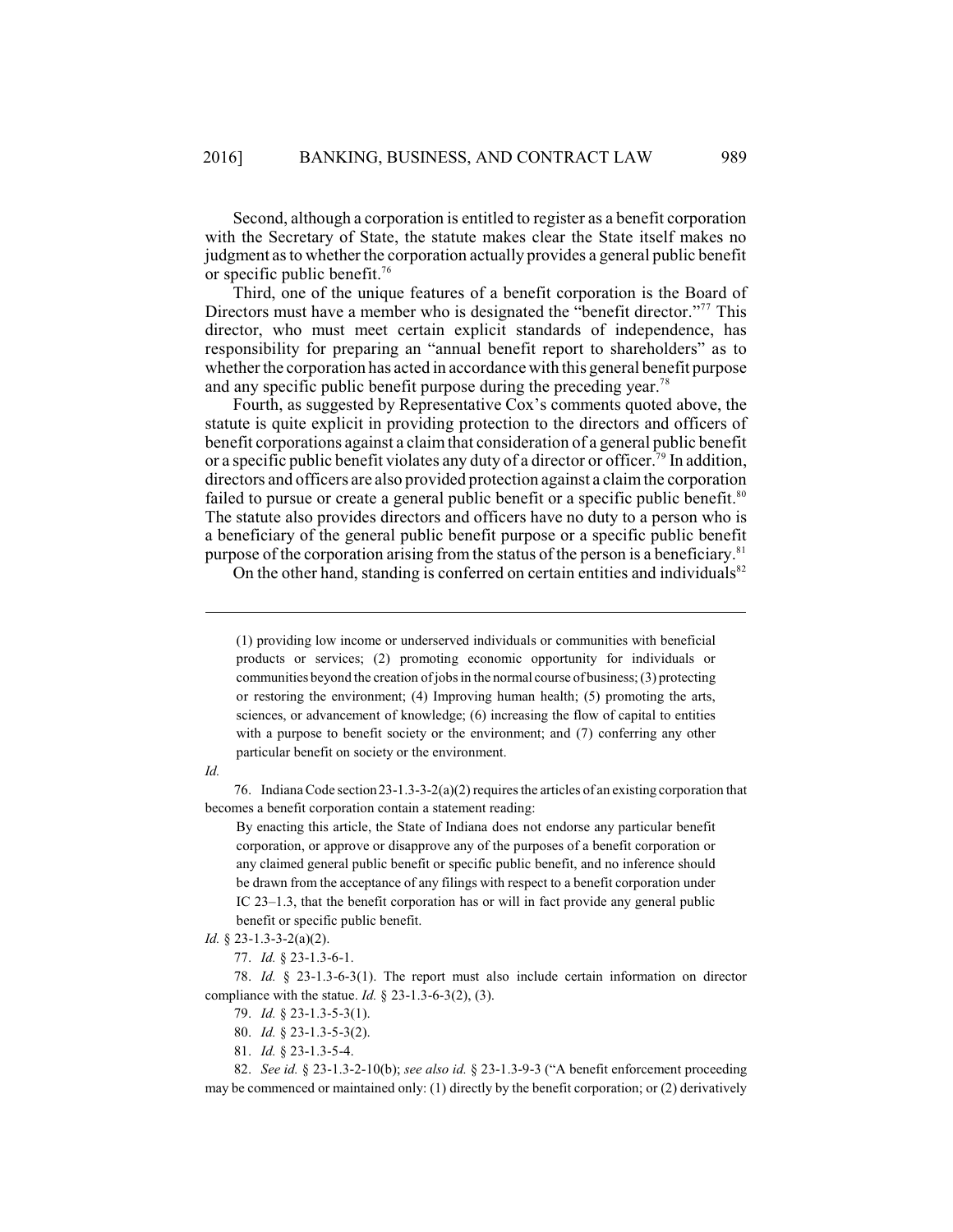to file a "benefit enforcement proceeding" for the "failure of a benefit corporation to pursue or create [] [a] general public benefit[,] [] or a specific public benefit," or "a violation of any obligation, duty, or standard of conduct under this article."<sup>83</sup>

Lastly, the new benefit corporation statute incorporates the provisions of the BCL by reference as default provisions.<sup>84</sup> It also contains explicit provisions governing the conversion of a corporation organized under theBCL into a benefit corporation;<sup>85</sup> the merger of a corporation organized under the BCL into a benefit corporation;<sup>86</sup> and the termination of a corporation's status as a benefit corporation by amendment of the articles of incorporation,  $87$  merger,  $88$  or sale of all, or substantially all assets.<sup>89</sup> In general, these provisions require a  $90\%$  vote of the shareholders (or holders of other interests) entitled to vote on the action.<sup>90</sup>

An argument can be made that the powers and protections conferred on Bcorps by the new statute were already available under the BCL. However, there is no question other states use B-corps and Indiana needed to get with the social enterprise movement in a visible way. Representative Cox deserves congratulations and appreciation for his effective leadership in bringing the new statute to fruition.

## *B. Relationships Among Shareholders, Partners, or Members*

In *Rueth Development Co. v. Powers-Rueth & Associates*, the sole general partner of a limited partnership executed a contract to sell a country club owned by the partnership to the country club's members. $91$  A limited partner sought to enjoin the sale.<sup>92</sup>

The court examined the partnership agreement and found the general partner had power under the agreement to convey partnership property, and as such, could only be found to have breached hisfiduciary duty upon a determination he

in accordance with IC 23-1-32 by: (A) a person or group of persons that owned at least two percent (2%) of the total number of shares of a class or series outstanding at the time of the act or omission complained of; (B) a director; (C) a person or group of persons that owned at least five percent (5%) of the outstanding equity interests in an entity of which the benefit corporation is a subsidiary at the time of the act or omission complained of; or (D) other persons as specified in the benefit corporation's articles of incorporation or bylaws.").

<sup>83.</sup> *Id.* § 23-1.3-2-5.

<sup>84.</sup> *Id.* § 23-1.3-1-4.

<sup>85.</sup> *Id.* § 23-1.3-3-2.

<sup>86.</sup> *Id.* § 23-1.3-3-3.

<sup>87.</sup> *Id.* § 23-1.3-3-4.

<sup>88.</sup> *Id.* § 23-1.3-3-5.

<sup>89.</sup> *Id.* § 23-1.3-3-6.

<sup>90.</sup> *Id.* § 23-1.3-2-9.

<sup>91.</sup> Rueth Dev. Co. v. Powers-Rueth & Assoc., No.45A05–1402–PL–80, 2014 WL5776214,

at \*2 (Ind. Ct. App. 2014) (unpublished disposition), *trans. denied*, 30 N.E.3d 1229 (Ind. 2015). 92. *Id.*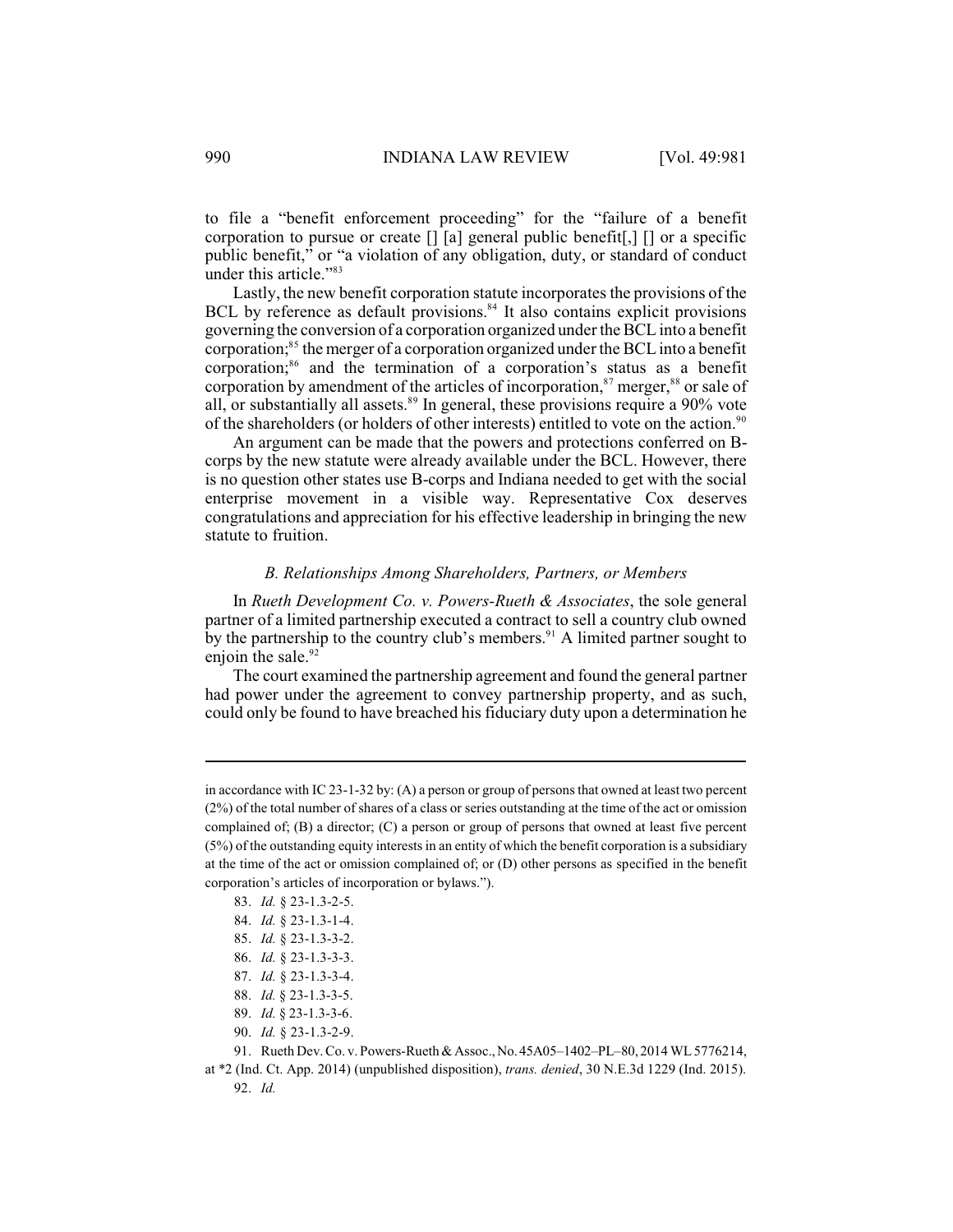had acted fraudulently, in bad faith, or with gross negligence.<sup>93</sup> The court then examined the designated evidence and concluded there was no genuine issue of material fact that the general partner was guilty of so acting.<sup>94</sup>

What made this case interesting was the dissenting limited partner also sought to assert claims of breach of fiduciary duty on the part of other limited partners.<sup>95</sup> The question of whether a limited partner owes a fiduciary duty to otherlimited partners appears to be one of first impression under Indiana law, but there is authority for the plaintiffs' position in other jurisdictions, including Illinois, Kansas, and Delaware.<sup>96</sup>

The court held there is no authority under Indiana law that limited partners owe a fiduciary duty to the partnership or to other limited partners and rejected the plaintiff's request to adopt the position of the various other jurisdictions.<sup>97</sup>

*Smith v. Taulman*<sup>98</sup> falls into the "no good deed goes unpunished" category. Taulman and Smith owned 52% and 48%, respectively, of the shares of a corporation.<sup>99</sup> Taulman was the corporation's president and active in its management; Smith was vice president and had few specific duties.<sup>100</sup>

In December 2009, Taulman convened a meeting with Smith and several high-ranking employees to discuss the future of the corporation.<sup>101</sup> After Taulman and the employees described the company's dire situation, all agreed to purchase new shares except Smith, whose holdings were thereby diluted to about 10%.<sup>102</sup> The business subsequently recovered.<sup>103</sup> In July 2010, Taulman fired Smith for failure to work.<sup>104</sup>

Smith then sued Taulman and the other employees for breaching fiduciary duties Smith alleged they owed him and for committing fraud at the December 2009 meeting.<sup>105</sup> Why? Because Smith alleged Taulman and the others had not adequately informed Smith of the company's business outlook for 2010.<sup>106</sup>

Said differently, Smith argued he had agreed to a dilution of his interest because the others had poormouthed the company's prospects when in fact those prospects were quite good.<sup>107</sup> The author's reading of the court's opinion suggests this *was* a company in severe financial distress, but Taulman and the

<sup>93.</sup> *Id.* at \*15.

<sup>94.</sup> *Id.* at \*18.

<sup>95.</sup> *Id.* at \*17.

<sup>96.</sup> *Id.* at \*18.

<sup>97.</sup> *Id.*

<sup>98.</sup> Smith v. Taulman, 20 N.E.3d 555 (Ind. Ct. App. 2014).

<sup>99.</sup> *Id.* at 556.

<sup>100.</sup> *Id.* at 560.

<sup>101.</sup> *Id.* at 561.

<sup>102.</sup> *Id.* at 562.

<sup>103.</sup> *Id.* at 555.

<sup>104.</sup> *Id.* at 562.

<sup>105.</sup> *Id.*

<sup>106.</sup> *Id.* at 555.

<sup>107.</sup> *See id.*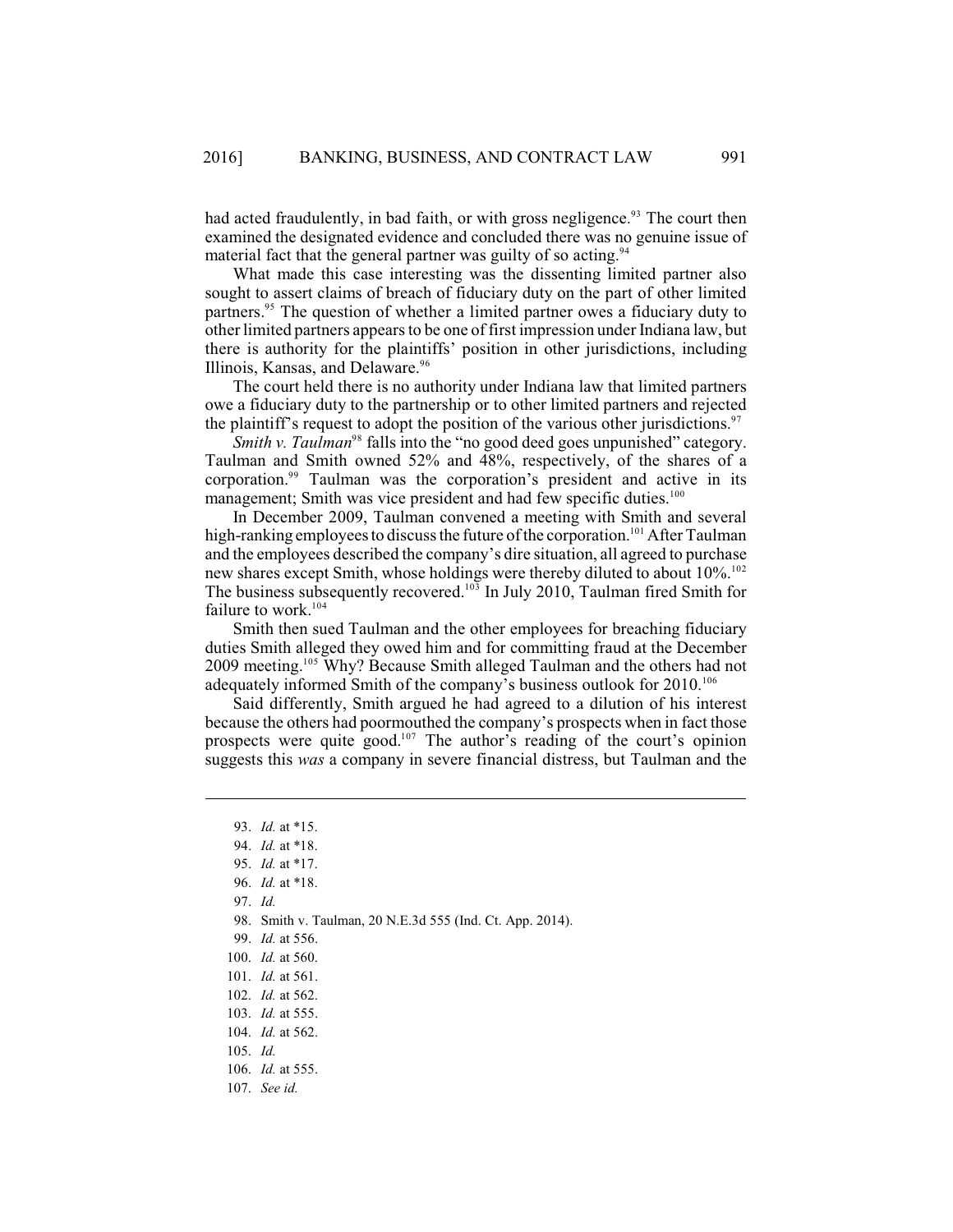other executives refused to give up the ship and were eventually able to right it.<sup>108</sup>

A key aspect of this case is its holding on fiduciary duty. Although Taulman had a fiduciary duty to Smith as a fellow shareholder in a closely held corporation, the other employees did not. This was because they only became shareholders after the meeting.<sup>109</sup>

Smith made another set of claims worthy of mention. A number of entities and individuals with affiliations to Taulman had business relationships with the company.<sup>110</sup> Smith contended those entities and individuals had derivative liability to the corporation because the contracts were for less than fair market value or constituted "ghost employment" arrangements.<sup>111</sup> Here, the court examined the designated evidence and concluded the entities and individuals failed to designate evidence to negate at least one element of Smith's shareholder derivative claims.<sup>112</sup> A word to the wise for when a closely held business organization enters into contracts or employment arrangements with affiliates: such transactions must meet the strict requirements of adherence to fiduciary duty.

The subject of derivative litigation leads nicely to *TP Orthodontics, Inc. v. Kesling*.<sup>113</sup> Although litigation involving the use of special litigation committees (SLCs) under the BCL attracts attention when utilized by publicly held corporations,  $114$  SLCs are equally available to closely held corporations.  $115$  This case shows their use by, and utility to, the latter.

When three shareholders who collectively owned 11% of a closely held corporation sued, the board of directors appointed an CLC to investigate the claims.<sup>116</sup> The SLC report was heavily redacted.<sup>117</sup> The shareholders then asked the court for access to the unredacted report to challenge the SLC's investigation as not having been made in good faith.<sup>118</sup>

This put the Indiana Supreme Court in a tricky position. The SLC technique certainly strengthens management's hand—and was designed to do so.<sup>119</sup> But does it go too far to allow management to use the SLC strategy and then redact the SLC's report so severely the complaining shareholders are in no position to challenge it?

114. *See*, *e.g.*, *In re* ITT Derivative Litig., 932 N.E.2d 664 (Ind. 2010); *In re* Guidant Shareholders Derivative Litig., 841 N.E.2d 571 (Ind. 2006).

115. *See, e.g.*, Marcuccilli v. Ken Corp., 766 N.E.2d 444 (Ind. Ct. App. 2002); Cutshall v. Barker, 733 N.E.2d 973 (Ind. Ct. App. 2000).

119. *See* IND. CODE § 23-1-32-4 cmt. (2016).

<sup>108.</sup> *See id.*

<sup>109.</sup> *Id.* at 559-60.

<sup>110.</sup> *Id.* at 555.

<sup>111.</sup> *Id.* at 560.

<sup>112.</sup> *Id.* at 559-60.

<sup>113.</sup> 15 N.E.3d 985 (Ind. 2014).

<sup>116.</sup> *TP Orthodontics, Inc.*, 15 N.E.3d at 988-89.

<sup>117.</sup> *Id.* at 989.

<sup>118.</sup> *Id.*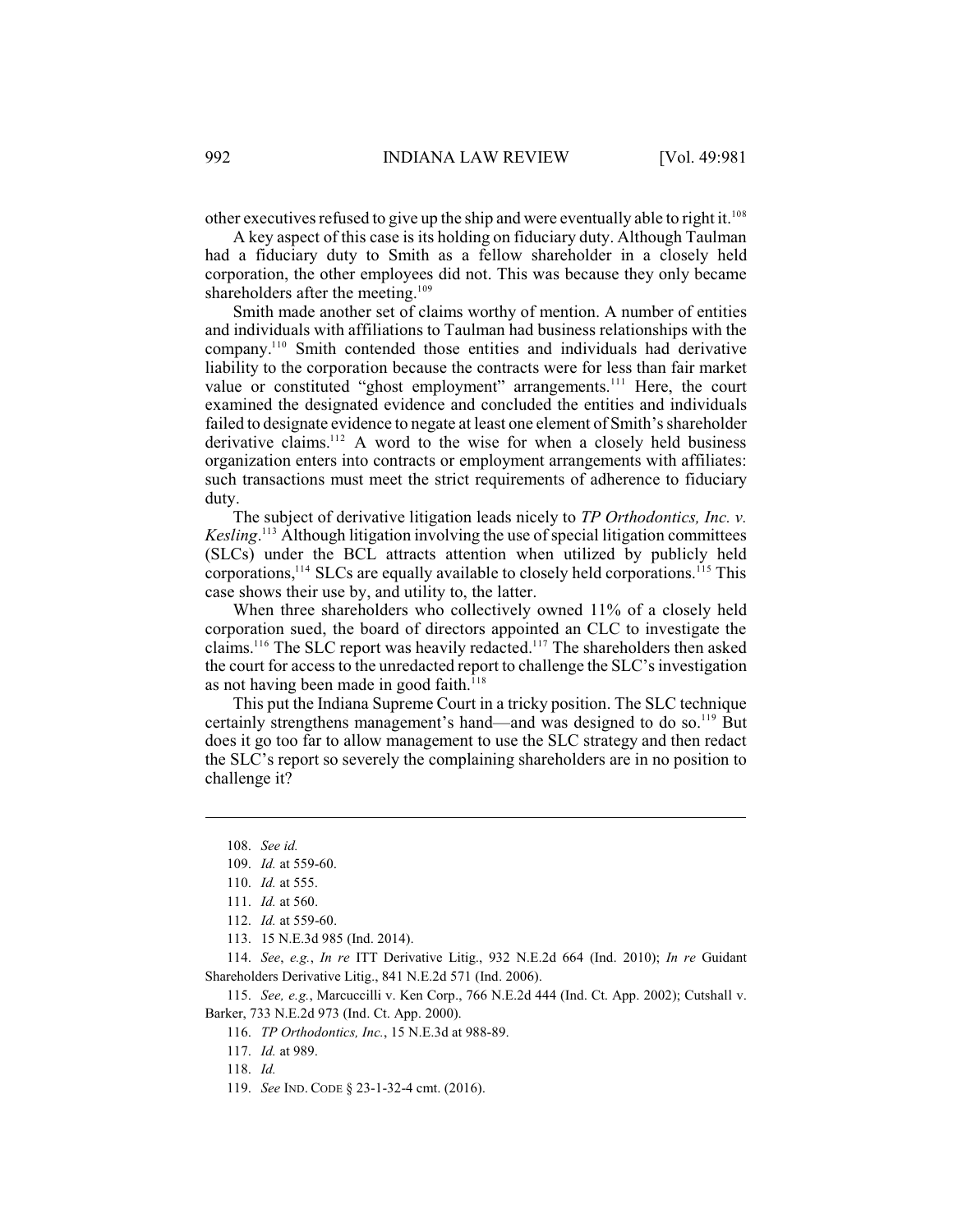In an opinion by Justice Steven H. David, the court explicated Indiana's "strongly pro-management version of the business judgment rule"<sup> $120$ </sup> and the SLC process as a "manifestation of the business judgment rule."<sup>121</sup> Because a SLC's findings are conclusive so long as the committee is disinterested (not at issue here) and the investigation is made in good faith, derivative plaintiffs are entitled to evidence of an SLC's methodology.<sup>122</sup> However, the court concluded even though the entire SLC report could be relevant to that issue, it could also contain privileged information precluding disclosure.<sup>123</sup> The court struck a balance by declaring SLC reports are presumptively to be disclosed. It then mandated in camera review by the trial court to resolve this conflict.<sup>124</sup>

Starting with its enactment in 1986, the BCL has been noted for the protections it provides corporate officers and directors.<sup>125</sup> But the court's opinion in *TP Orthodontics* is consistent with at least three other decisions of the court that were also unwilling to turn a complete blind eye to the rights of shareholders.<sup>126</sup> The court certainly recognized the protections the Indiana General Assembly has provided directors and officers but the court also assumed, at minimum, the common-law fiduciary duty that owners of closely held business organizations owe to each other is not displaced by the BCL.

# *C. Agency*

*Indiana Restorative Dentistry, P.C. v. Laven Insurance Agency, Inc.*<sup>127</sup> was discussed in last year's survey as a decision of the Indiana Court of Appeals that was on its way to the Indiana Supreme Court.<sup>128</sup>

After Indiana Restorative Dentistry, P.C. ("IRD"), sustained a fire loss in excess of its insurance coverage, IRD sued Laven, the insurance agency through which it had purchased coverage, to recover the uninsured losses resulting from the fire.<sup>129</sup> The trial court had entered summary judgment for the insurance

<sup>120.</sup> *TP Orthodontics, Inc.*, 15 N.E.3d at 991 (quoting G & N Aircraft, Inc. v. Boehm, 743 N.E.2d 227, 238 (Ind. 2001)).

<sup>121.</sup> *Id.*

<sup>122.</sup> *Id.* at 992.

<sup>123.</sup> *Id.* at 993.

<sup>124.</sup> *Id.* at 998.

<sup>125.</sup> *See, e.g.*, IND. CODE § 23-1-35-1(f) (2016); CTS Corp. v. Dynamics Corp. of Am., 481 U.S. 69, 95 (1987) (Scalia, J., concurring in part and concurring in the judgment); Edwin J. Simcox, *The Indiana Business Corporation Law: Tool for Flexibility, Simplicity and Uniformity*, 20 IND. L. REV. 119, 129-131 (1987).

<sup>126.</sup> *See* G & N Aircraft, Inc. v. Boehm, 743 N.E.2d 227 (Ind. 2001); Melrose v. Capitol City Motor Lodge, Inc., 705 N.E.2d 985 (Ind. 1998); Fleming v. Int'l Pizza Supply Corp., 707 N.E.2d 1033 (Ind. Ct. App. 1999).

<sup>127.</sup> 27 N.E.3d 260 (Ind. 2015).

<sup>128.</sup> *See generally* Sullivan, *supra* note 32.

<sup>129.</sup> *Ind. Restorative Dentistry*, 27 N.E.3d at 262.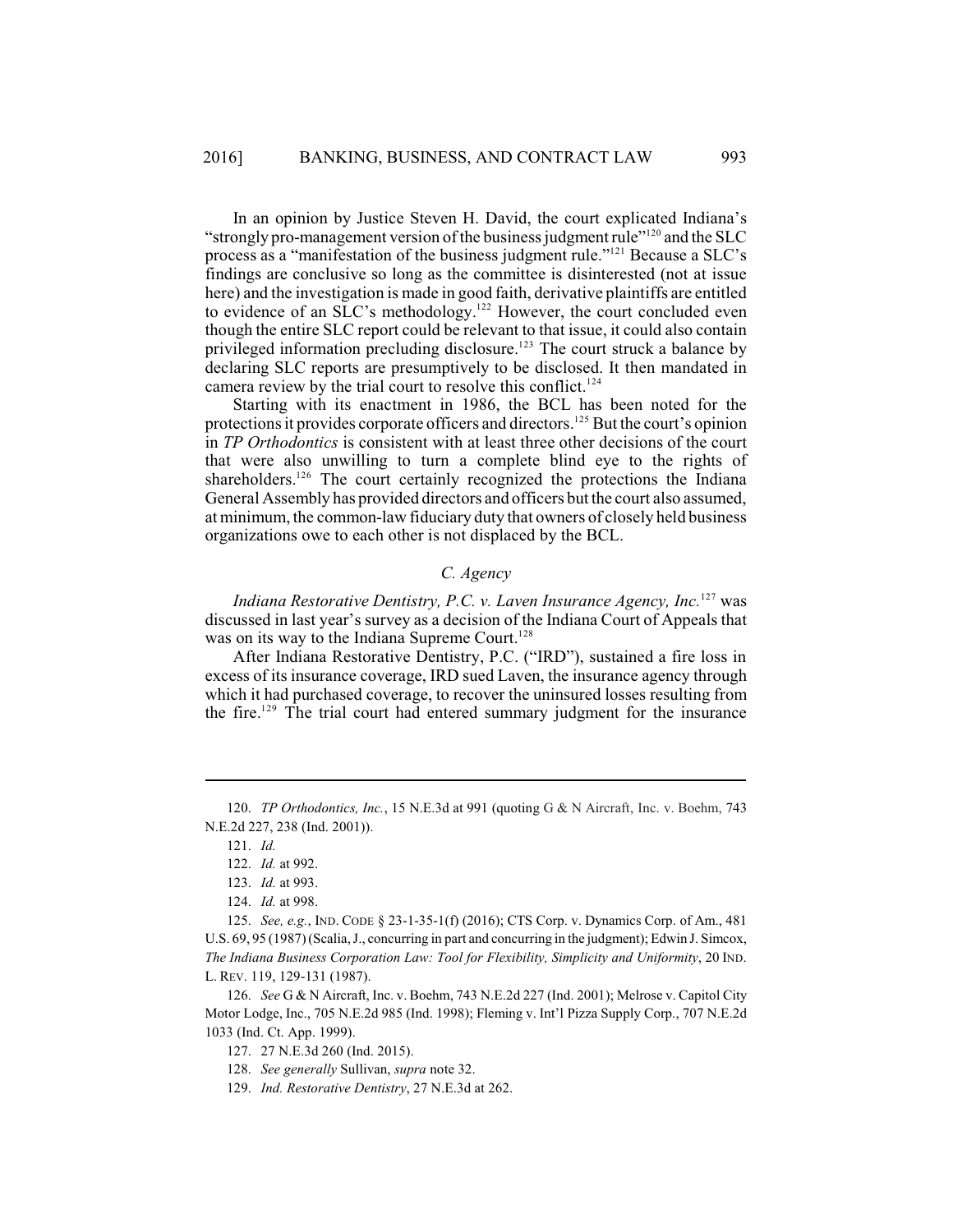agency, but the court of appeals reversed.<sup>130</sup>

There were two issues here: whether the insurance agency had a duty to advise IRD about its insurance coverage and whether the insurance agency was under a contractual duty to provide insurance that would have fully covered the fire losses. $131$ 

The Indiana Supreme Court held the designated evidence supported conflicting inferences on whether the parties enjoyed a special relationship that created a duty to advise.<sup>132</sup> However, the record did not show any discussion between the parties supporting an implied contract to procure full coverage, much less a meeting of the minds.<sup>133</sup> As such, summary judgment for the insurance agency on that issue was sustained.<sup>134</sup>

A second agency case is *Bunger v. Demming*, which is sort of the quintessential Bloomington case.<sup>135</sup> On behalf of an individual named Sheree Demming, a realtor named Cheryl Underwood regularly inquired as to the availability for purchase of certain residential properties; from 2002 until 2007, the owner declined to sell.<sup>136</sup> In 2007, Underwood bought the properties for herself.<sup>137</sup> At issue was whether Underwood had an agency relationship with Demming; the trial court held there was.<sup>138</sup> The court of appeals examined the evidence and concluded the trial court's determination that Underwood and Demming had an agency relationship was not clearly erroneous.<sup>139</sup>

### IV. CONTRACT LAW

### *A. Back to Basics*

During the survey period, there were two cases reviewing some of the basics of contract law: a statute of limitations case and a statute of frauds case.<sup>140</sup>

The statute of limitations case is *Folkening v. Van Petten* where Megan Van Petten sued Chad Folkening to enforce a settlement agreement under which she was to have been paid \$175,000 for her stock in a corporation and paid in full on

<sup>130.</sup> *Id.* at 263.

<sup>131.</sup> *Id.* at 262.

<sup>132.</sup> *Id.*

<sup>133.</sup> *Id.*

<sup>134.</sup> *Id.*

<sup>135.</sup> *See generally* Bunger v. Demming, 40 N.E.3d 887 (Ind. Ct. App.), *trans. denied sub nom.*, Underwood v. Demming, 40 N.E.3d 858 (Ind. 2015).

<sup>136.</sup> *Id.* at 891-92.

<sup>137.</sup> *Id.* at 892.

<sup>138.</sup> *Id.* at 893.

<sup>139.</sup> *Id.* at 904.

<sup>140.</sup> *See* Folkening v. Van Petten, 22 N.E.3d 818 (Ind. Ct. App. 2014), *trans. denied*, 29 N.E.3d 124 (Ind. 2015); *see also* Huber v. Hamilton, 33 N.E.3d 1116 (Ind. Ct. App.), *trans. denied*, 41 N.E.3d 690 (Ind. 2015).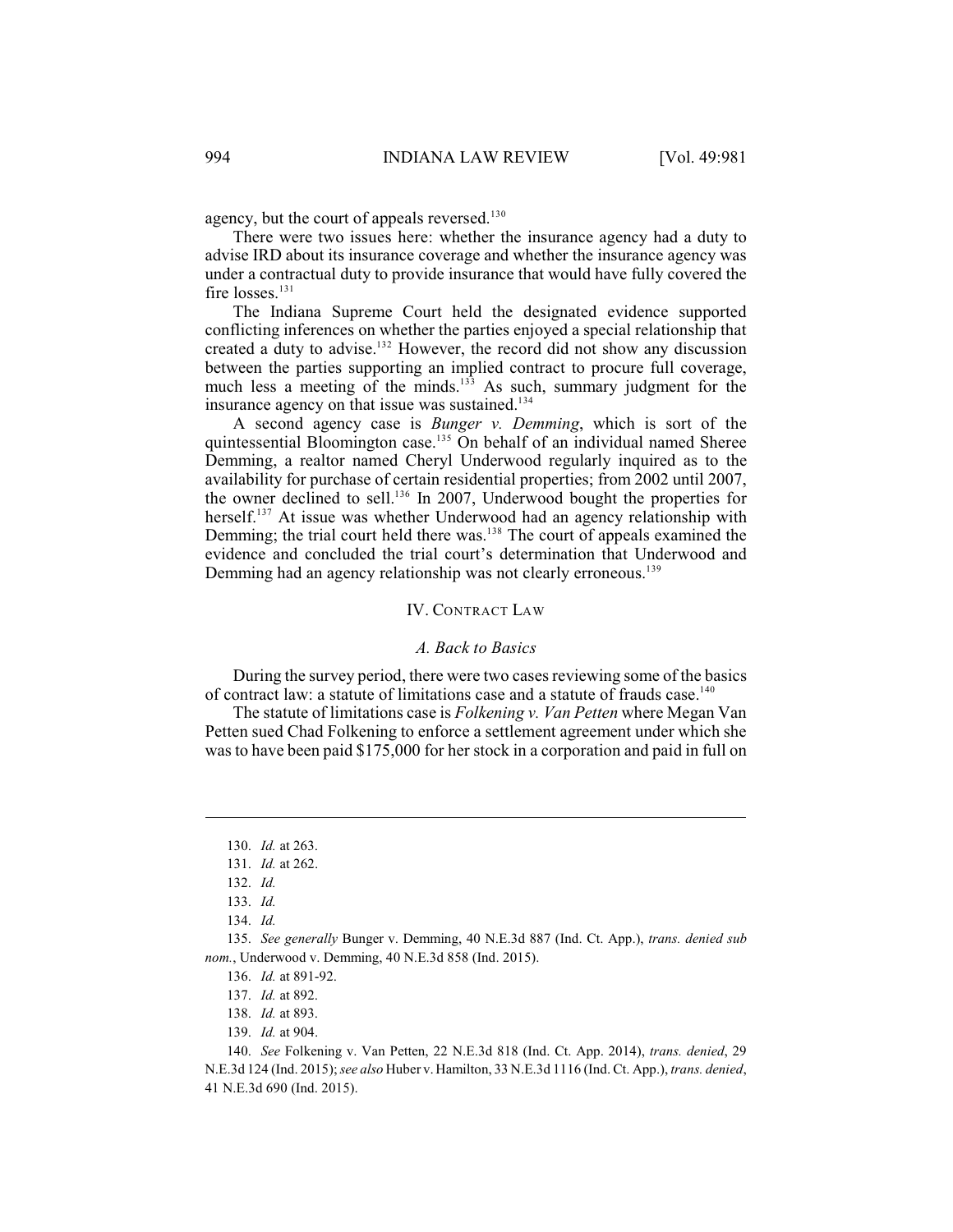a mortgage on certain property in which she owned a 50% interest.<sup>141</sup>

The lawsuit was filed more than six years after execution.<sup> $142$ </sup> So, was Van Petten's claim subject to the six-year limitation period for actions on "written contracts for the payment of money" or the ten-year limitation period that applies to actions on written contracts "other than those for the payment of money[?]"<sup>143</sup>

The Indiana Court of Appeals examined the settlement agreement and concluded the substance of the action was breach of contract and more than just the payment of money.<sup>144</sup> The court cited promissory notes, bills of exchange, and checks as examples of "agreements to pay money to another party; they are not agreements to pay money in exchange for something else, such as goods, services, real property, or stock shares such as those at issue [in this case]."<sup>145</sup>

*Huber v. Hamilton* is the statute of frauds case where Roger Hamilton sold commercial real estate to Terry Huber on a land contract.<sup>146</sup> The contract was in writing and contained a balloon payment.<sup>147</sup> As the due date for the balloon payment approached, the parties orally agreed to extend the term.<sup>148</sup> In subsequent litigation, each party presented a different version of their oral agreement. 149

The court examined the language of and policies supporting the statute of frauds and held because the land contract was required to be in writing, any modification to it also had to be in writing.<sup>150</sup> The oral agreement was held unenforceable and the parties' rights and obligations were held to be governed by the original written land contract.<sup>151</sup>

### *B. Employment Contracts*

This survey period saw quite a few employment contracts. What follows is a quick listing of contending parties and the result; for the most part, the employer won.

In *Prescott v. St. Mary of the Woods College*, a dismissed a tenured professor sued alleging breach of contract; the employer prevailed.<sup>152</sup>

In *Hewitt v. Westfield Washington School Corp.*, a school corporation terminated an elementary school principal upon discovering his intimate

151. *Id.* at 1117.

152. Prescott v. St. Mary of the Woods Coll., No. 84A01-1407-PL-287, 2014 WL 5840404 (Ind. Ct. App. Nov. 12, 2014) (unpublished disposition).

<sup>141.</sup> *Folkening*, 22 N.E.3d at 819-20.

<sup>142.</sup> *Id.* at 821.

<sup>143.</sup> *Id.* at 821.

<sup>144.</sup> *Id.* at 823-24.

<sup>145.</sup> *Id.* at 822.

<sup>146.</sup> Huber v. Hamilton, 33 N.E.3d 1116, 1118 (Ind. Ct. App.), *trans. denied*, 41 N.E.3d 690 (Ind. 2015).

<sup>147.</sup> *Id.* at 1118.

<sup>148.</sup> *Id.* at 1118-19.

<sup>149.</sup> *Id.*

<sup>150.</sup> *Id.* at 1123.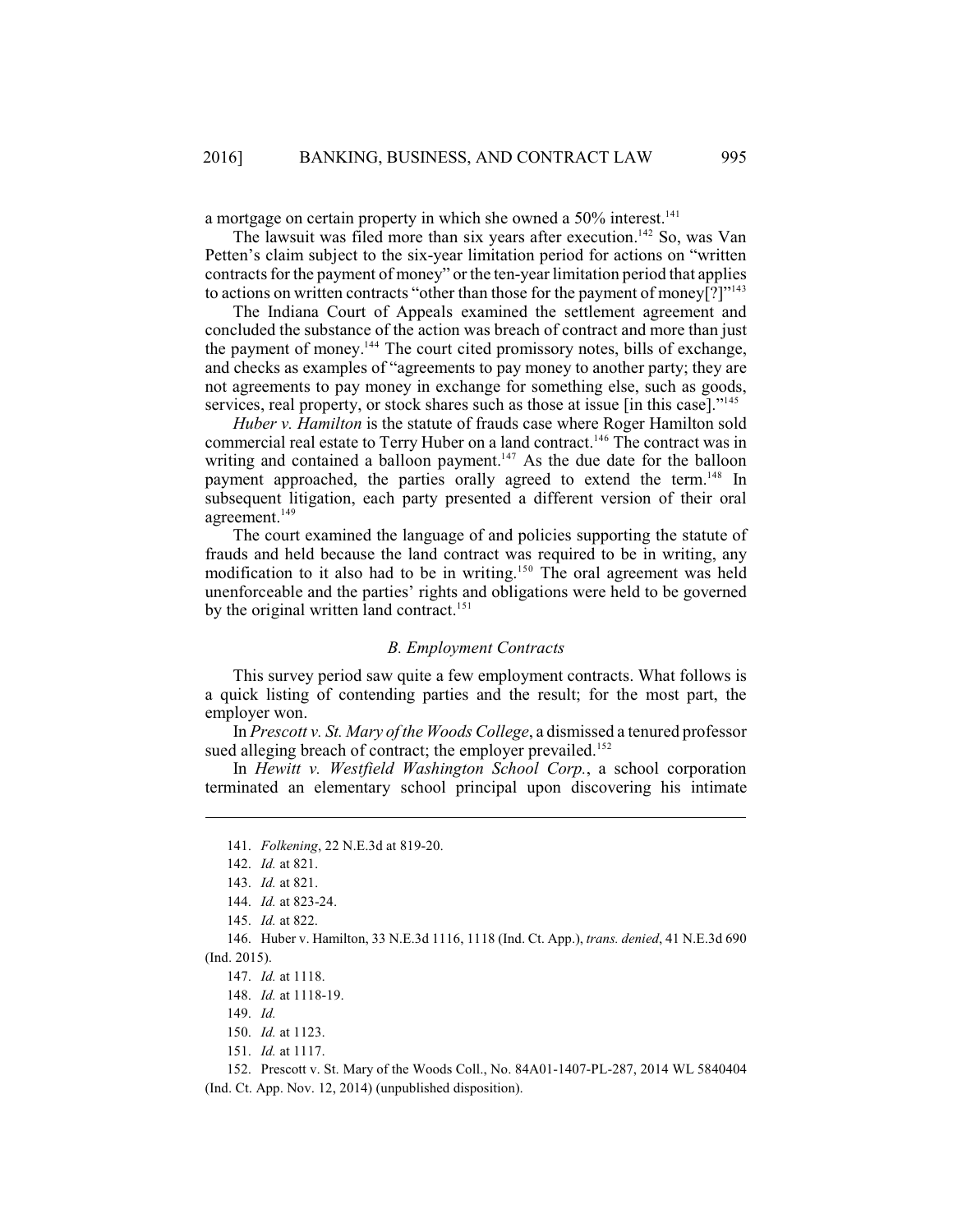relationship with a subordinate teacher.<sup>153</sup> The trial court affirmed the dismissal, but the Indiana Court of Appeals reversed.<sup>154</sup> Following the completion of the survey period, the Indiana Supreme Court reinstated the dismissal.<sup>155</sup>

In *Duty v. Boys & Girls Club of Porter County*, an employee reported improper financial practices on the part of employer's president.<sup>156</sup> The president's employment ended in April 2013, and the employee was terminated in July 2013.<sup>157</sup> The employee challenged the dismissal, arguing she was fired for whistle blowing. The employer prevailed.<sup>158</sup>

In *Matthies v. First Presbyterian Church of Greensburg Indiana, Inc.*, a pastor sued a church alleging violations of the Indiana Wage Claims Statute and Indiana common law following his discharge before the expiration of a three-year employment contract.<sup>159</sup> The employer won.<sup>160</sup>

Lastly, in *AM Gen., LLC v. Armour*, Armour, the retired president, CEO, and chairman of AM General, was entitled to payments under an employment agreement.<sup>161</sup> During 2012, the company sent Armour a promissory note purporting to encompass the company's remaining obligations under the employment agreement but, in fact, including many new terms and conditions.<sup>162</sup> Armour refused to accept the note and demanded payment of the outstanding amount owed him. $163$  The trial court ruled for the employee, but the court of appeals reversed.<sup>164</sup> Following the completion of the survey period, the Indiana Supreme Court reinstated the trial court's ruling for the employee.<sup>165</sup>

It is interesting to see in two of these five cases, the supreme court granted transfer and reversed the court of appeals: one in which the court of appeals ruled for the employee, the other in which the court of appeals ruled for the employer.<sup>166</sup> In both cases, the court of appeals had reversed the trial court.<sup>167</sup>

<sup>153.</sup> Hewitt v. Westfield Wash. Sch. Corp., 24 N.E.3d 459 (Ind. Ct. App., 2014), *rev'd,* 46 N.E.3d 425 (Ind. 2015).

<sup>154.</sup> Hewitt v. Westfield Wash. Sch. Corp., 46 N.E.3d 425 (Ind. 2015).

<sup>155.</sup> *Id.*

<sup>156.</sup> Duty v. Boys & Girls Club of Porter Cty., 23 N.E.3d 768, 770 (Ind. Ct. App. 2014).

<sup>157.</sup> *Id.*

<sup>158.</sup> *Id.* at 775-76.

<sup>159.</sup> Matthies v. First Presbyterian Church of Greensburg Ind., Inc., 28 N.E.3d 1109, 1111 (Ind. Ct. App. 2015).

<sup>160.</sup> *Id.*

<sup>161.</sup> AM Gen., LLC v. Armour, 27 N.E.3d 817 (Ind. Ct. App.), *rev'd*, 46 N.E.3d 436 (Ind. 2015).

<sup>162.</sup> *Id.* at 817-19.

<sup>163.</sup> *Id.*

<sup>164.</sup> *Id.* at 820.

<sup>165.</sup> Am Gen. LLC v. Armour, 46 N.E.3d 436 (Ind. 2015).

<sup>166.</sup> *See* Hewitt v. Westfield Wash. Sch. Corp., 46 N.E.3d 425 (Ind. 2015); *see also AM Gen.,*

*LLC*, 27 N.E.3d 817.

<sup>167.</sup> *Id.*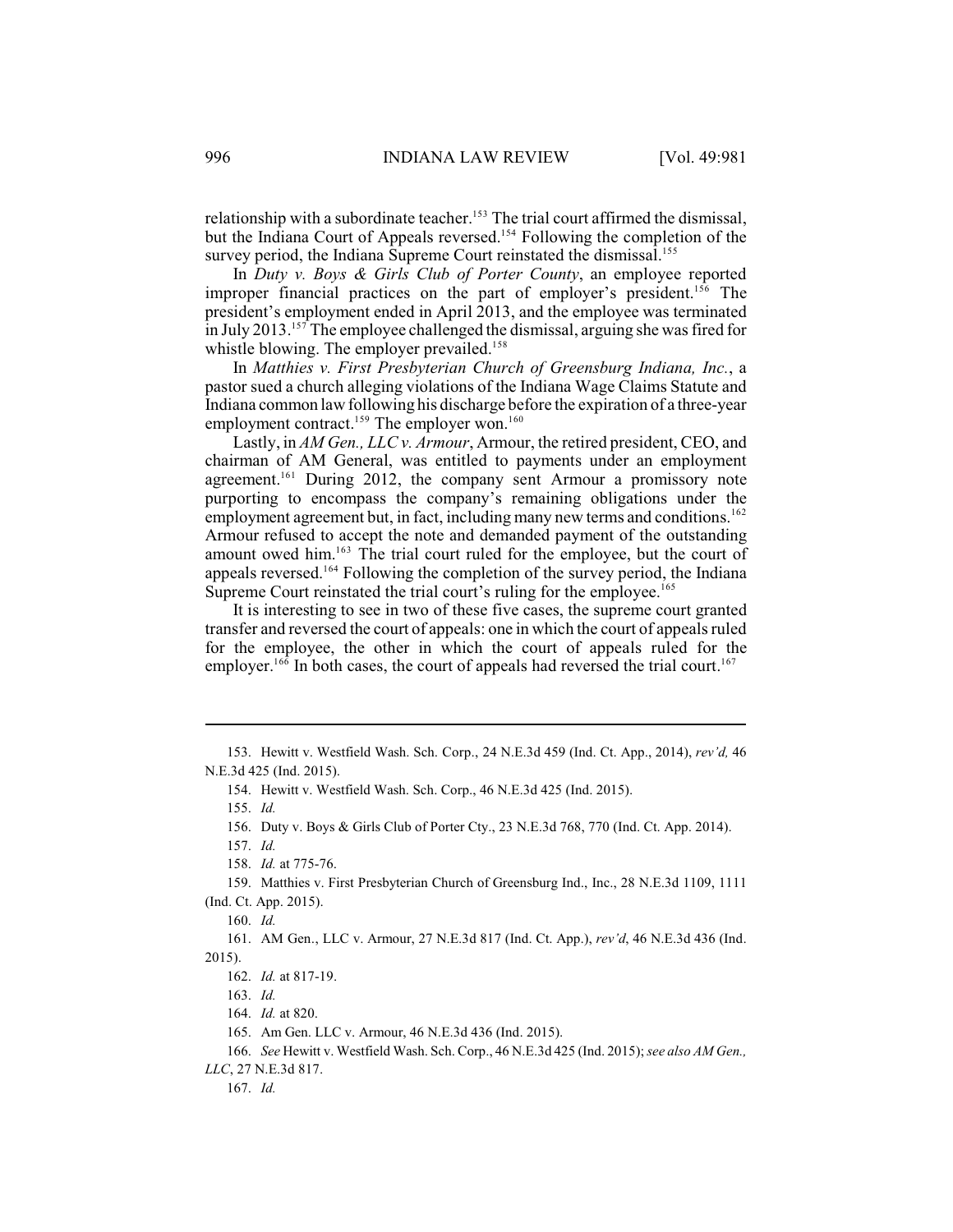## *C. Leases*

During the past year, there were two cases involving commercial leases that came to different results on almost the same facts. 168

Both cases involve commercial leases with renewal options.<sup>169</sup> In both cases, the tenants held over for a certain period of time but never indicated to the landlord they were exercising their renewal option.<sup>170</sup> After holding over for a certain number of months, the respective tenants notified their landlords they were vacating the premises. $171$  In each case, the landlord took the position the tenant had, by the mere fact of holding over, exercised the renewal option and was liable for rent for the balance of the renewal term.<sup>172</sup>

The cases were *Pearman v. Jackson*, in which the tenants prevailed,<sup>173</sup> and *Norris Ave. Professional Building Partnership v. Coordinated Health, LLC*, in which the landlord won.<sup>174</sup>

In *Pearman*, at the end of the lease term, tenants did not notify landlord they were exercising the renewal option.<sup>175</sup> The tenants held over for three months and then notified the landlord they no longer wished to hold over on a monthly basis and vacated the premises.<sup>176</sup>

The Indiana Court of Appeals examined the landlord's claim that he had unilaterally waived the written notice of renewal requirement and that the tenants' continued payment of rent established the option to renew the lease term was in fact exercised.<sup> $177$ </sup> The court held the purpose of the requirement of written notice to renew was to differentiate between renewal and a holdover frommonthto-month and as such, the tenants' payment of rent and continued occupation of the leased premises standing alone was insufficient to establish they had exercised the option to renew under both case law and the explicit terms of the lease. 178

In *Norris Ave.*, there were similar facts: at the end of the initial two-year term, tenant did not notify landlord it was exercising its option but in fact held over for the full five years.<sup>179</sup> At the end of that five-year period, tenant again did

<sup>168.</sup> *See* Pearman v. Jackson, 25 N.E.3d 772 (Ind. Ct. App. 2015); *see also* Norris Ave. Prof'l Bldg. P'ship v. Coordinated Health, LLC, 28 N.E.3d 296 (Ind. Ct. App.), *trans. denied*, 34 N.E.3d 684 (Ind. 2015).

<sup>169.</sup> *See generally Pearman*, 25 N.E.3d 772; *see also Norris Ave.*, 28 N.E.3d 296.

<sup>170.</sup> *See Pearman*, 25 N.E.3d 772; *see also Norris Ave.*, 28 N.E.3d 296.

<sup>171.</sup> *See Pearman*, 25 N.E.3d 772; *see also Norris Ave.*, 28 N.E.3d 296.

<sup>172.</sup> *See Pearman*, 25 N.E.3d 772; *see also Norris Ave.*, 28 N.E.3d 296.

<sup>173.</sup> *See Pearman*, 25 N.E.3d 772

<sup>174.</sup> *See Norris Ave.*, 28 N.E.3d 296.

<sup>175.</sup> *Pearman*, 25 N.E.3d at 774-75.

<sup>176.</sup> *Id.* at 774.

<sup>177.</sup> *Id.* at 779.

<sup>178.</sup> *Id.*

<sup>179.</sup> *See Norris Ave.*, 28 N.E.3d at 297-98.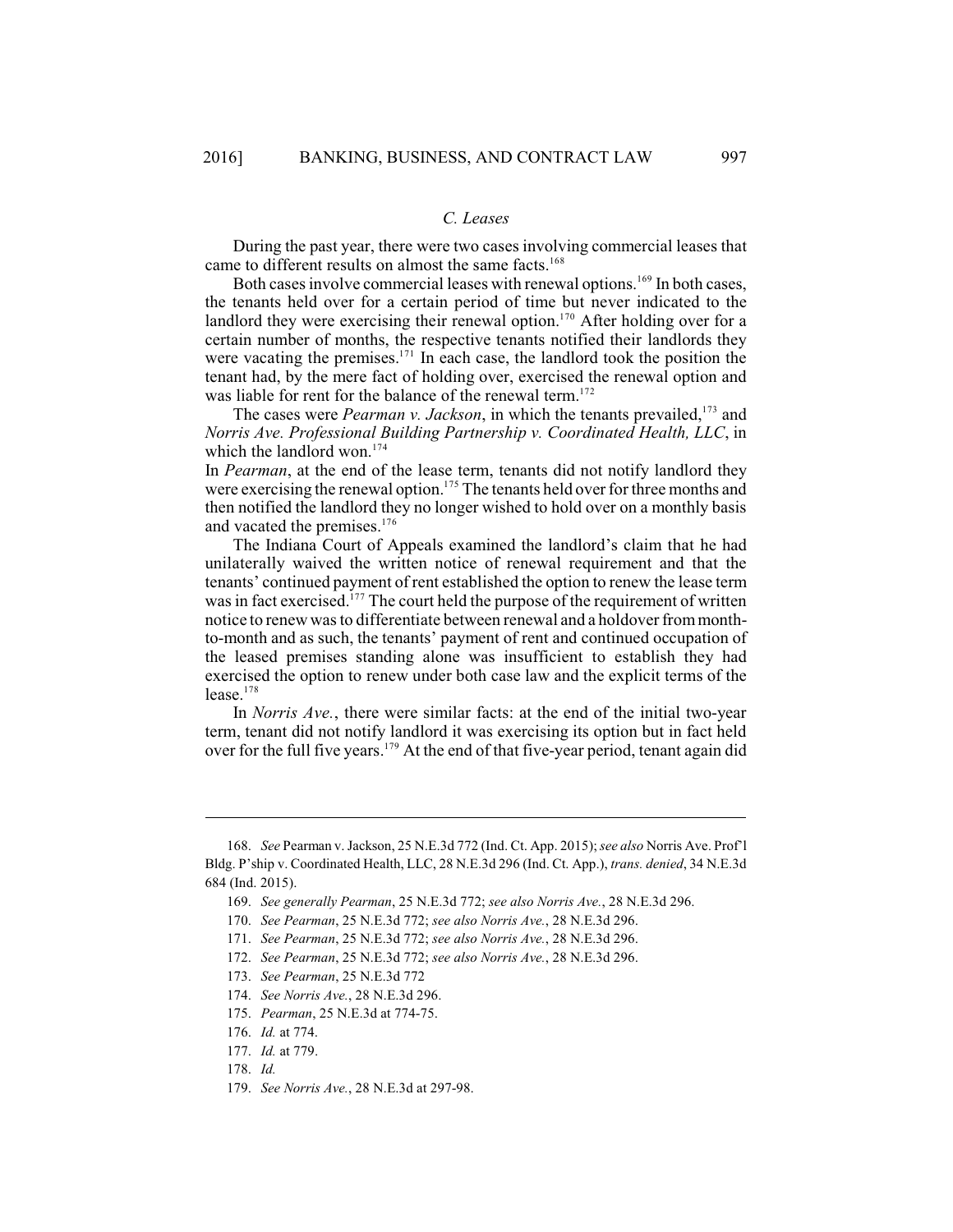not notify landlord it was exercising its option but continued to hold over.<sup>180</sup> Approximately two years later, tenant surrendered the premises, having paid all rents due up to that time.<sup>181</sup>

Here, the court of appeals held the notice provision in the lease was a condition precedent to tenant's exercise of either option term but the condition existed for the benefit of the landlord and the landlord had the right to waive tenant's compliance with the condition. 182

The court held the landlord did waive compliance by accepting tenant's increased rent payments—the fact that tenant paid increased rent being a critical distinction.<sup>183</sup> Transfer was denied in this case by a vote of three to two, with Chief Justice Rush and Justice Brent E. Dickson voting to grant.<sup>184</sup>

#### *D. Insurance Contracts*

Because there is a separate survey of insurance law, the discussion here will focus only on several insurance cases with particularlyinteresting contract issues. These include two similar cases involving subrogation.

In *LBM Realty, LLC v. Mannia*, after a residential tenant caused a fire in an apartment building, the landlord's insurer filed an insurance subrogation action against the tenant.<sup>185</sup> The tenant argued that a landlord's insurer is precluded from filing a subrogation claim against a negligent tenant.<sup>186</sup>

Now the law handles this issue in three different ways: no-subrogation (or implied co-insured) because the tenant is presumed to be a co-insured under the landlord's insurance policy; pro-subrogation; or case-by-case, in which the availability of subrogation is based on the reasonable expectations of the parties under the facts of each case. 187

The court adopted the case-by-case approach, acknowledging although the case-by-case approach is said to provide less predictability than either the pro or no-subrogation approaches, "this approach best effectuates the intent of the parties by simply enforcing the terms of their lease."<sup>188</sup>

The next case is*Indiana Farm Bureau InsuranceCo. v. Wood Shield, LLC*. 189 In *Indiana Farm Bureau*, a fire caused substantial damage in office space Wood

185. LBM Realty, LLC v. Mannia, 19 N.E.3d 379, 381 (Ind. Ct. App. 2014).

<sup>180.</sup> *Id.* at 298.

<sup>181.</sup> *Id.*

<sup>182.</sup> *Id.* at 302.

<sup>183.</sup> *Id.* at 303.

<sup>184.</sup> *See* Norris Ave. Prof'l Bldg. P'ship v. Coordinated Health, LLC, 34 N.E.3d 684 (Ind. 2015).

<sup>186.</sup> *Id.* at 382.

<sup>187.</sup> *Id.* at 383.

<sup>188.</sup> *Id.* at 394.

<sup>189.</sup> No. 29A02-1403-PL-136, 2014 WL4783259 (Ind. Ct. App. Sept. 25, 2014) (unpublished disposition).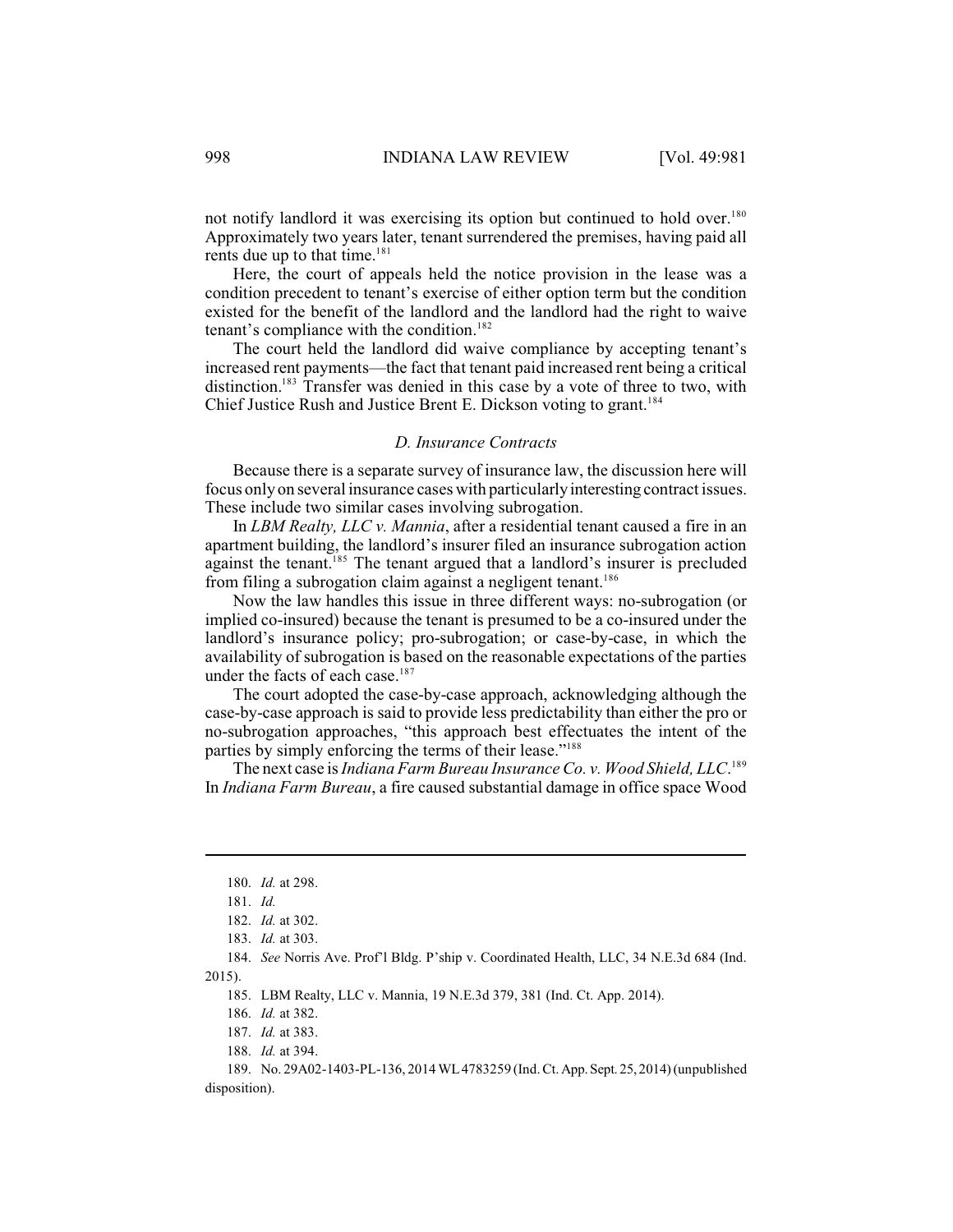Shield leased from Real Estate Technologies, Inc.<sup>190</sup> Landlord's fire insurance carrier tendered insurance proceeds in the amount of the damage and then, as landlord's subrogee, sought damages from Wood Shield.<sup>191</sup> The court of appeals examined the designated evidence and concluded a dispute as to which risks the parties intended to include within the risks required to be insured against created genuine issues of material fact precluding summary judgment.<sup>192</sup>

Is there a difference between *LBM Realty* and this *Indiana Farm Bureau* case? The author believes the cases to be consistent. Implicit in *Indiana Farm Bureau*'s holding that coverage could not be determined as a matter of summary judgment is that a case-by-case determination precludes pronouncements as a matter of law, although the court did not use the language of the first opinion.<sup>193</sup>

## *E. Environmental Remediation Claims*

There were at least three high-stakes environmental remediation claims that were the subject of court of appeals opinions during the last year. They are really too complicated to get into in detail but worthy of mention as examples of how such disputes get to court.

*Travelers Casualty & Surety Co. v. Maplehurst Farms, Inc.*<sup>194</sup> arose out of a December 2002 settlement agreement between Maplehurst and IDEM under which Maplehurst assumed responsibility to remediate certain environmental contamination to IDEM's satisfaction.<sup>195</sup> Maplehurst did not seek coverage from its carrier until after entering into the settlement agreement.<sup>196</sup>

The question was whether Maplehurst's expenditures made after the insurer received notice but attributable to the settlement agreement were "incurred" prior to the date of notice.<sup>197</sup> The court of appeals held they were and denied coverage.<sup>198</sup>

In *FLM, LLC v. Cincinnati Insurance Co.*, <sup>199</sup> a company called IRI had stored sand retrieved from a Chrysler foundry on property it leased from FLM in Indianapolis.<sup>200</sup> Chrysler stopped paying IRI, which consequently went out of

195. Travelers Cas. & Sur. Co. v. Maplehurst Farms, Inc., 18 N.E.3d 311, 312-13 (Ind. Ct. App. 2014), *trans. denied sub nom.*, Travelers Cas. & Sur. Co. of Am., 29 N.E.3d 1274 (Ind. 2015).

<sup>190.</sup> *Id.* at \*1.

<sup>191.</sup> *Id.*

<sup>192.</sup> *Id.* at \*3.

<sup>193.</sup> *Id.*

<sup>194.</sup> Travelers Cas. & Sur. Co. v. Maplehurst Farms, Inc., 18 N.E.3d 311, 312-13 (Ind. Ct. App. 2014), *trans. denied sub nom.*, Travelers Cas. & Sur. Co. of Am., 29 N.E.3d 1274 (Ind. 2015).

<sup>196.</sup> *Id.* at 312-13, 317.

<sup>197.</sup> *Id.* at 317.

<sup>198.</sup> *Id.* at 317-18.

<sup>199.</sup> FLM, LLC v. Cincinnati Ins. Co., 24 N.E.3d 444, 447 (Ind. Ct. App. 2014), *aff'd on reh'g*, 27 N.E.3d 1141 (Ind. Ct. App. 2015), *trans. denied*, 34 N.E.3d 251 (Ind. 2015).

<sup>200.</sup> *Id.*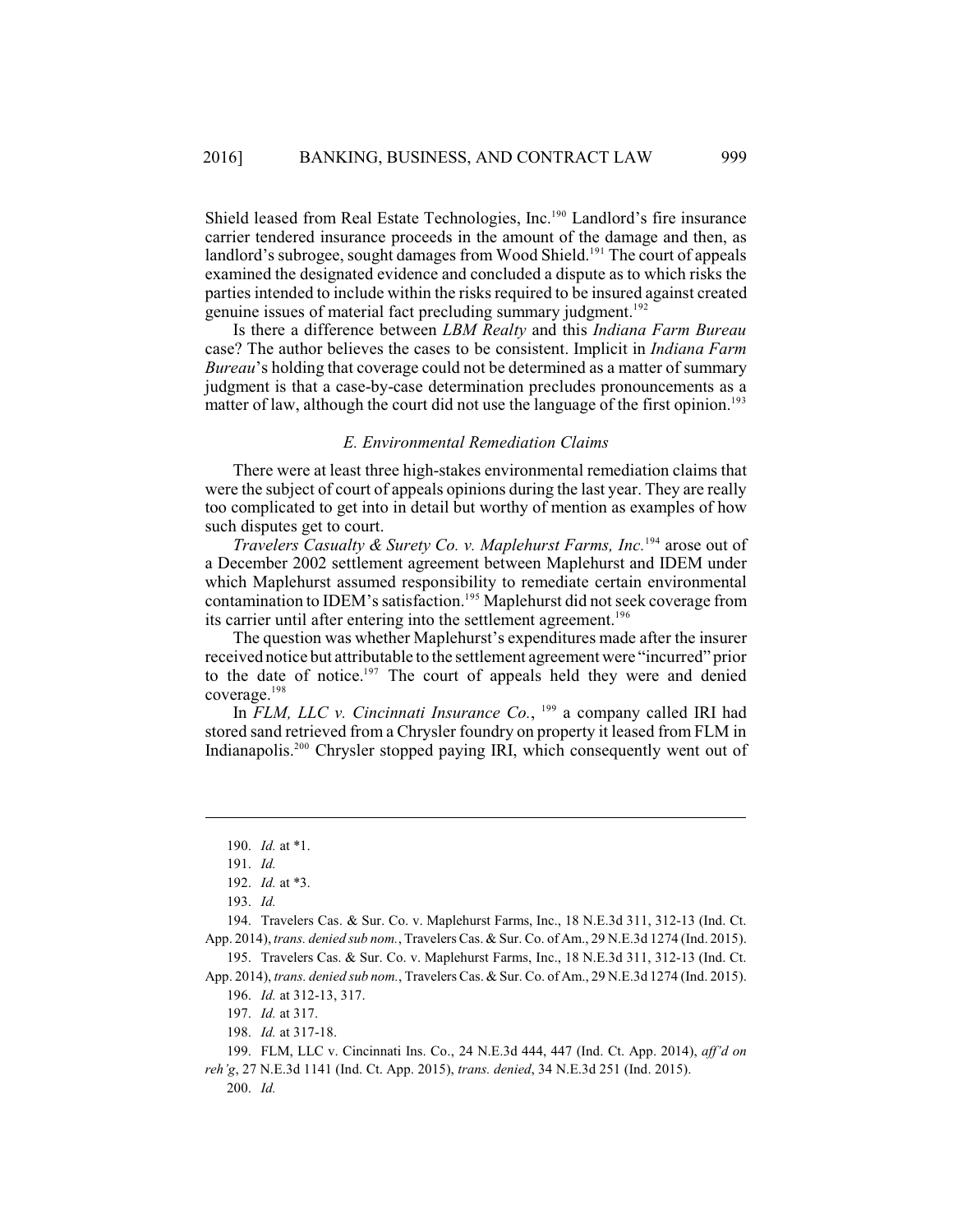business and abandoned 100,000 tons of sand on the FLM property.<sup>201</sup> IDEM determined the sand violated environmental regulations and the City of Indianapolis found the sand violated the municipal code. 202

At issue was whether property damage coverage was available for FLM's claims against IRI under a CGL policy IRI had with Cincinnati Insurance; 203 whether the CGL policy allowed separate \$1 million limits for personal injury and property damage; and whether the policy's intentional injury exclusion applied.<sup>204</sup> The court of appeals found in favor of the policyholder.<sup>205</sup>

In *Thomson, Inc. v. XL Insurance America, Inc.*, Thomson sought coverage from insurer for costs incurred by Thomson related to the investigation and cleanup of environmentally contaminated sites in Taiwan and Ohio.<sup>206</sup> The issue was whether the so-called "known loss" doctrine prohibited Thomson from recovering from insurer. 207

If an insured has actual knowledge a loss has occurred, is occurring, or is substantially certain to occur on or before the effective date of the policy, "the known loss doctrine bars coverage."<sup>208</sup> The coverage here first became effective on January 1, 2000.<sup>209</sup>

As to the Taiwan site, the court of appeals found that "Thomson had actual knowledge of the contamination of the soil and groundwater on the Taiwan Plant long before January 1, 2000,"<sup>210</sup> but that "the legal liability to remediate that contamination . . . did not exist until the legislature in Taiwan enacted the legislation providing for retroactive liability for remediating environmental contamination in 2000."<sup>211</sup>

As to the Ohio site, the insurance company argued that because Thomson had agreed in 1994 to investigate potential contamination and to implement any remedial actions that Ohio's EPA might order, the alleged loss was "known," thereby precluding coverage. However, the court of appeals found a genuine issue of material fact as to Thomson's knowledge, precluding application of the known loss doctrine. 212

Transfer was sought in all three of these cases, but the Indiana Supreme Court declined to take any of them on.<sup>213</sup>

<sup>201.</sup> *Id.*

<sup>202.</sup> FLM, LLC v. Cincinnati Ins. Co., 973 N.E.2d 1167 (Ind. Ct. App. 2012).

<sup>203.</sup> 24 N.E.3d at 448.

<sup>204.</sup> *Id.* at 456.

<sup>205.</sup> *Id.* at 458.

<sup>206.</sup> *See generally* Thomson, Inc. v. XL Ins. Am., Inc., 22 N.E.3d 809 (Ind. Ct. App. 2014), *trans. denied*, 34 N.E.3d 251 (Ind. 2015).

<sup>207.</sup> *Id.* at 810.

<sup>208.</sup> *Id.* at 814.

<sup>209.</sup> *Id.* at 813.

<sup>210.</sup> *Id.* at 815.

<sup>211.</sup> *Id.*

<sup>212.</sup> *Id.* at 816.

<sup>213.</sup> *See* Thomson, Inc. v. XL Ins. Am., Inc., 34 N.E.3d 251 (Ind. 2015); FLM, LLC v.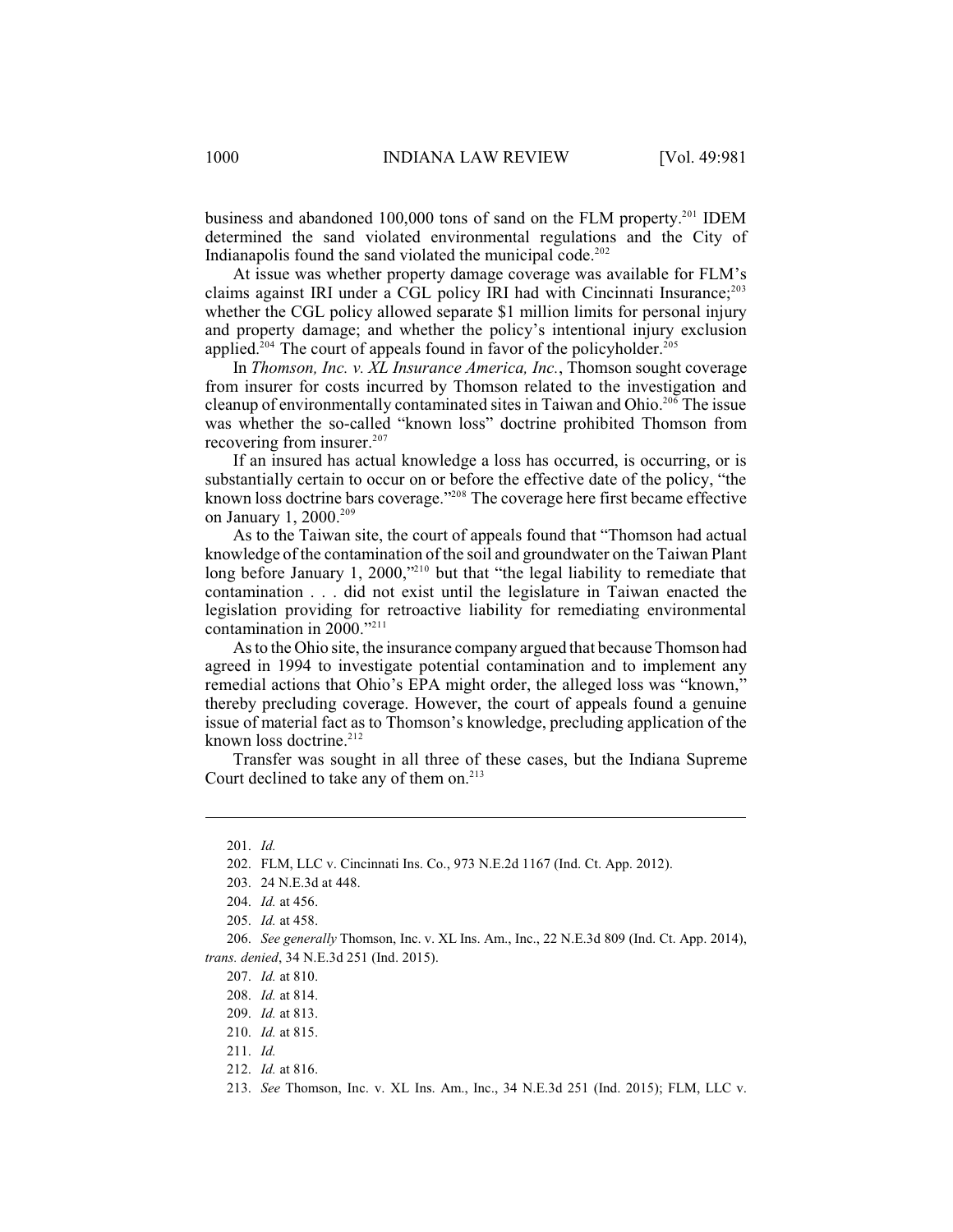### V. IS THERE A STATUTE ON THAT?

The author of this Article is in his fourth year of teaching at the Indiana University Robert H. McKinney School of Law after nineteen years as a Justice on the Indiana Supreme Court. It islikely his students would report—because he repeats this a lot—that some of his most embarrassing moments as a practicing lawyer and as a judge (and even now as a teacher) occurred when, upon being presented with a legal question, problem or issue, he attempted to devise a common law solution—only to learn later there was a statute that provides the answer.

And so he has taught his students that when they are presented with a legal question, problem, or issue, they should always ask, "Is there a statute on that?"

There were several cases during the survey period where the author was surprised to learn the outcome was governed by statute, not common law.

*Bunger v. Demming*, the agency case from Bloomington, required the court to deal not only with common-law agency principles, but also to interpret a statute, Indiana Code section 25-34.1-10-9.5(a), which provides no agency relationship exists where a realtor is "merely assisting the individual as a customer without compensation."<sup> $214$ </sup> The court decided the statutory claim by concluding the trial court's finding that Underwood provided services beyond merely "assisting [Demming] as a customer without compensation" was not clearly erroneous.<sup>215</sup>

*Paul v. Stone Artisans, Ltd.*, was an effort by a contractor to foreclose on a mechanic's lien after a homeowner failed to pay the final installment on contract for kitchen countertops and backsplashes.<sup>216</sup> The homeowner argued she and the contractor had never formed a contract and even if they did, it did not comply with the requirements of a statute, the Indiana Home Improvement Contract Act  $(HICA).<sup>217</sup>$  The court of appeals concluded although two of the requirements of the HICA were not met, the trial court had been correct to conclude the contract substantially complied with HICA and its purposes.<sup>218</sup>

In *Young v. Hood's Gardens, Inc.*, Hood's Gardens contracted with Craig Mead to remove a large tree for a fixed price of \$600; Mead was permitted to keep the wood, which he intended to sell as firewood.<sup>219</sup> A statute—a provision of the worker's compensation statute, Indiana Code section 22-3-2- 14(b)—imposes certain obligations on any person "contracting for the performance of any work exceeding one thousand dollars (\$1,000) in value by

- 216. Paul v. Stone Artisans, Ltd., 20 N.E.3d 883, 885 (Ind. Ct. App. 2014).
- 217. *Id.* at 885-86.
- 218. *Id.* at 889.
- 219. Young v. Hood's Gardens, Inc., 24 N.E.3d 421, 423 (Ind. 2015).

Cincinnati Ins. Co., 34 N.E.3d 251 (Ind. 2015); Travelers Cas. & Sur. Co. of Am., 29 N.E.3d 1274 (Ind. 2015).

<sup>214.</sup> Bunger v. Demming, 40 N.E.3d 887, 896 (Ind. Ct. App.), *trans. denied sub nom.*, Underwood v. Demming, 40 N.E.3d 858 (Ind. 2015).

<sup>215.</sup> *Id.* at 897.